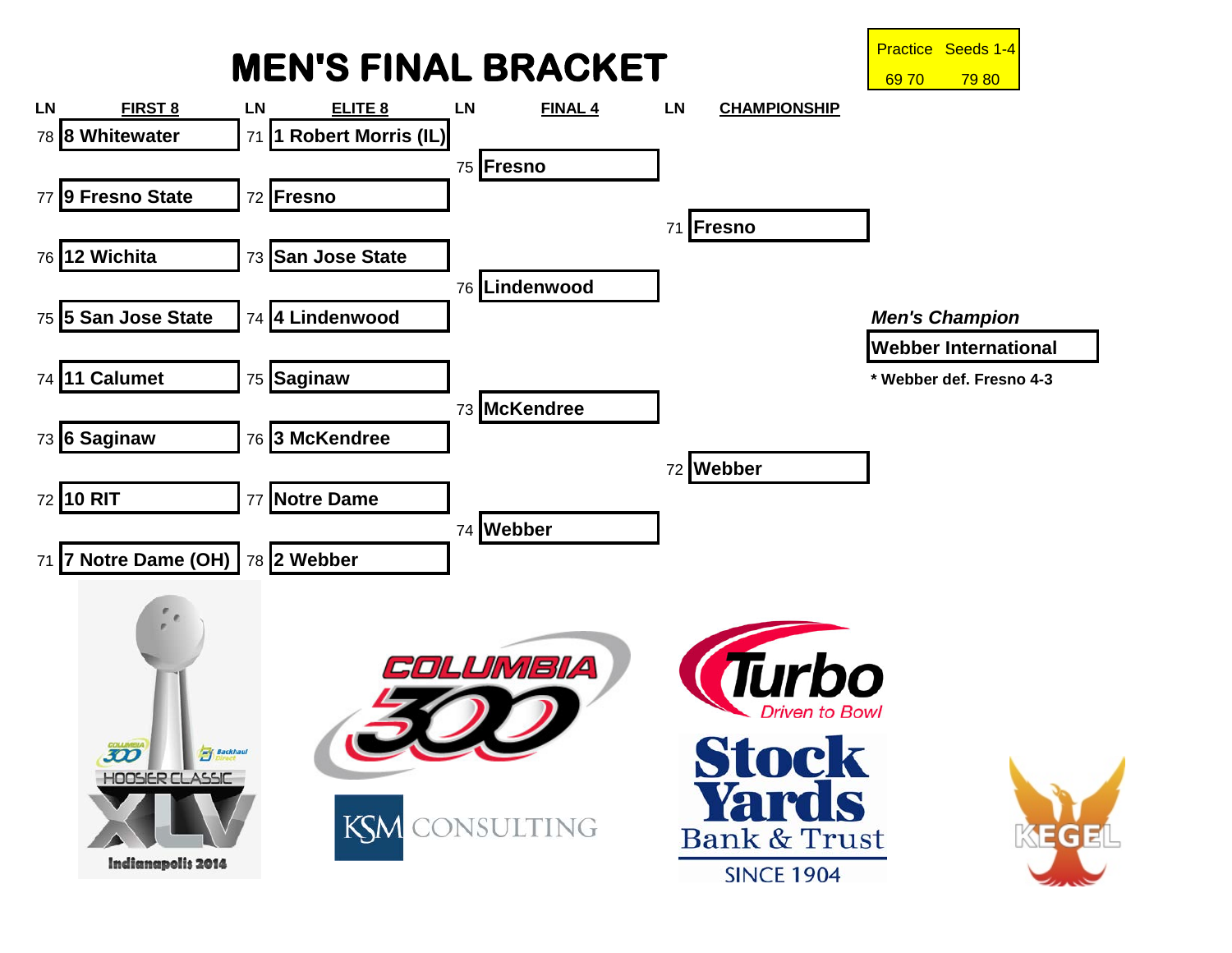

*MEN'S TEAM SCORES*



# **POS SCHOOL GM 1 GM 2 GM 3 GM 4 GM 5 GM 6 GM 7 GM 8 GM 9 TOTAL**

| 1                       | Robert Morris - Illinois                  | 968  | 1044 | 978  | 1064 | 1017 | 1075 | 979  | 1128 | 1115 | 9368 |
|-------------------------|-------------------------------------------|------|------|------|------|------|------|------|------|------|------|
| $\overline{\mathbf{2}}$ | Webber International                      | 967  | 951  | 935  | 1012 | 1046 | 1060 | 1020 | 1129 | 1149 | 9269 |
| $\overline{\mathbf{3}}$ | McKendree                                 | 1029 | 986  | 972  | 1044 | 1071 | 993  | 1005 | 909  | 962  | 8971 |
| $\overline{4}$          | Lindenwood                                | 956  | 903  | 917  | 956  | 1067 | 1000 | 1062 | 1040 | 1048 | 8949 |
| 5                       | San Jose State                            | 934  | 928  | 1066 | 1014 | 910  | 1055 | 923  | 1023 | 1086 | 8939 |
| $\overline{\mathbf{6}}$ | Saginaw Valley State                      | 818  | 901  | 940  | 1004 | 1009 | 1024 | 997  | 1147 | 1067 | 8907 |
| $\overline{\mathbf{r}}$ | Notre Dame - Ohio                         | 895  | 955  | 1030 | 992  | 954  | 1014 | 962  | 1095 | 999  | 8896 |
| $\overline{\mathbf{8}}$ | Wisconsin - Whitewater                    | 1083 | 1044 | 936  | 962  | 995  | 931  | 989  | 928  | 1014 | 8882 |
| $\overline{9}$          | Fresno State                              | 1025 | 973  | 938  | 1092 | 1049 | 875  | 944  | 967  | 1003 | 8866 |
| 10                      | <b>RIT</b>                                | 961  | 1043 | 910  | 1003 | 1035 | 989  | 1018 | 915  | 984  | 8858 |
| $\overline{11}$         | <b>Calumet College</b>                    | 905  | 988  | 967  | 929  | 1053 | 1046 | 917  | 963  | 1059 | 8827 |
| 12                      | Wichita State                             | 871  | 1004 | 1018 | 1007 | 1033 | 944  | 924  | 981  | 1030 | 8812 |
| 13                      | Davenport                                 | 948  | 974  | 999  | 977  | 991  | 939  | 901  | 992  | 1028 | 8749 |
| $\overline{14}$         | William Penn                              | 974  | 899  | 974  | 1014 | 1016 | 1044 | 892  | 882  | 1039 | 8734 |
| 15                      | Marian                                    | 987  | 1032 | 1034 | 906  | 959  | 874  | 940  | 874  | 1119 | 8725 |
| $\overline{16}$         | Newman                                    | 929  | 1107 | 920  | 966  | 955  | 914  | 958  | 1011 | 885  | 8645 |
| 17                      | Ashford                                   | 880  | 1061 | 1008 | 950  | 908  | 1025 | 932  | 925  | 925  | 8614 |
| $\overline{18}$         | Pikeville                                 | 944  | 1075 | 1005 | 934  | 933  | 947  | 862  | 906  | 998  | 8604 |
| 19                      | <b>Florida State</b>                      | 952  | 980  | 1034 | 903  | 851  | 1040 | 873  | 937  | 1032 | 8602 |
| 20                      | Midland                                   | 997  | 853  | 1015 | 1049 | 873  | 999  | 1029 | 923  | 831  | 8569 |
| 21                      | Morehead State                            | 904  | 999  | 852  | 1053 | 920  | 984  | 941  | 901  | 1009 | 8563 |
| 22                      | Indiana Tech                              | 920  | 1023 | 913  | 940  | 867  | 1014 | 975  | 850  | 1057 | 8559 |
| 23                      | Clarke                                    | 860  | 928  | 880  | 957  | 932  | 1052 | 873  | 975  | 1078 | 8535 |
| $\overline{24}$         | St. Ambrose                               | 843  | 901  | 915  | 1019 | 1016 | 898  | 1005 | 828  | 1089 | 8514 |
| 25                      | Purdue                                    | 898  | 986  | 949  | 937  | 1004 | 1076 | 862  | 877  | 886  | 8475 |
| 26                      | Urbana                                    | 960  | 863  | 1026 | 953  | 895  | 808  | 884  | 1056 | 1002 | 8447 |
| 27                      | Lindenwood-Belleville                     | 946  | 958  | 923  | 927  | 1067 | 907  | 840  | 924  | 954  | 8446 |
| 28                      | West Texas A&M                            | 867  | 929  | 982  | 919  | 930  | 974  | 982  | 949  | 908  | 8440 |
| 29                      | Vincennes                                 | 918  | 951  | 987  | 840  | 926  | 947  | 952  | 985  | 898  | 8404 |
| 30                      | Wisconsin - Milwaukee                     | 852  | 952  | 856  | 929  | 1011 | 863  | 958  | 865  | 1055 | 8341 |
| 31                      | Mount Mercy                               | 831  | 905  | 880  | 966  | 948  | 1035 | 868  | 904  | 969  | 8306 |
| 32                      | Lawrence Tech                             | 924  | 822  | 827  | 1074 | 1040 | 920  | 847  | 969  | 875  | 8298 |
| 33                      | Cumberland                                | 904  | 894  | 971  | 909  | 992  | 896  | 808  | 865  | 1057 | 8296 |
| $\overline{34}$         | Martin Methodist                          | 912  | 918  | 968  | 854  | 989  | 929  | 938  | 853  | 904  | 8265 |
| 35                      | <b>Wright State</b>                       | 903  | 896  | 919  | 959  | 941  | 903  | 855  | 920  | 945  | 8241 |
| 36                      | Huntington                                | 819  | 1009 | 898  | 947  | 911  | 860  | 853  | 990  | 942  | 8229 |
| 37                      | Toledo                                    | 894  | 969  | 898  | 992  | 959  | 918  | 893  | 834  | 872  | 8229 |
| 38                      | North Texas                               | 910  | 918  | 980  | 972  | 980  | 837  | 949  | 894  | 787  | 8227 |
| 39                      | Nebraska-Lincoln                          | 942  | 918  | 875  | 932  | 894  | 965  | 835  | 843  | 1008 | 8212 |
| 40                      | St. Catharine                             | 806  | 918  | 1085 | 831  | 900  | 896  | 895  | 811  | 1036 | 8178 |
| 41                      | St. Johns                                 | 883  | 965  | 962  | 932  | 829  | 874  | 959  | 888  | 820  | 8112 |
| 42                      | Wisconsin - Green Bay                     | 860  | 970  | 852  | 923  | 821  | 793  | 869  | 987  | 1037 | 8112 |
| 43                      | Kansas                                    | 820  | 842  | 962  | 975  | 924  | 1031 | 866  | 794  | 875  | 8089 |
| 44                      | Bethel                                    | 742  | 917  | 1013 | 801  | 969  | 884  | 936  | 905  | 902  | 8069 |
| 45                      | <b>Ball State</b>                         | 858  | 918  | 970  | 890  | 838  | 925  | 917  | 837  | 907  | 8060 |
| 46                      | Siena Heights                             | 812  | 827  | 924  | 865  | 911  | 853  | 947  | 1025 | 890  | 8054 |
| 47                      | Concordia College                         | 884  | 792  | 896  | 965  | 924  | 878  | 778  | 947  | 967  | 8031 |
| 48                      | Robert Morris - PA                        | 846  | 907  | 971  | 865  | 939  | 894  | 974  | 860  | 754  | 8010 |
| 49                      | Emmanuel                                  | 818  | 843  | 941  | 846  | 914  | 1034 | 914  | 825  | 863  | 7998 |
| 50                      | Iowa Central CC                           | 932  | 825  | 959  | 886  | 914  | 803  | 948  | 920  | 788  | 7975 |
| 51                      | William Paterson                          | 947  | 904  | 828  | 905  | 835  | 874  | 914  | 848  | 918  | 7973 |
| 52                      |                                           | 852  | 857  | 846  | 816  | 945  | 807  | 830  | 1004 | 980  | 7937 |
| 53                      | Penn State - Berks<br>Indiana-Bloomington | 818  | 808  | 866  | 975  | 848  | 893  | 813  | 903  | 990  | 7914 |
| $\overline{54}$         |                                           | 910  | 920  | 919  | 847  | 903  | 846  | 819  | 900  | 801  | 7865 |
| 55                      | Arkansas-Fayetteville<br>Campbellsville   | 897  | 974  | 874  | 832  | 878  | 836  | 814  | 959  | 801  | 7865 |
|                         |                                           |      |      |      |      |      |      |      |      |      |      |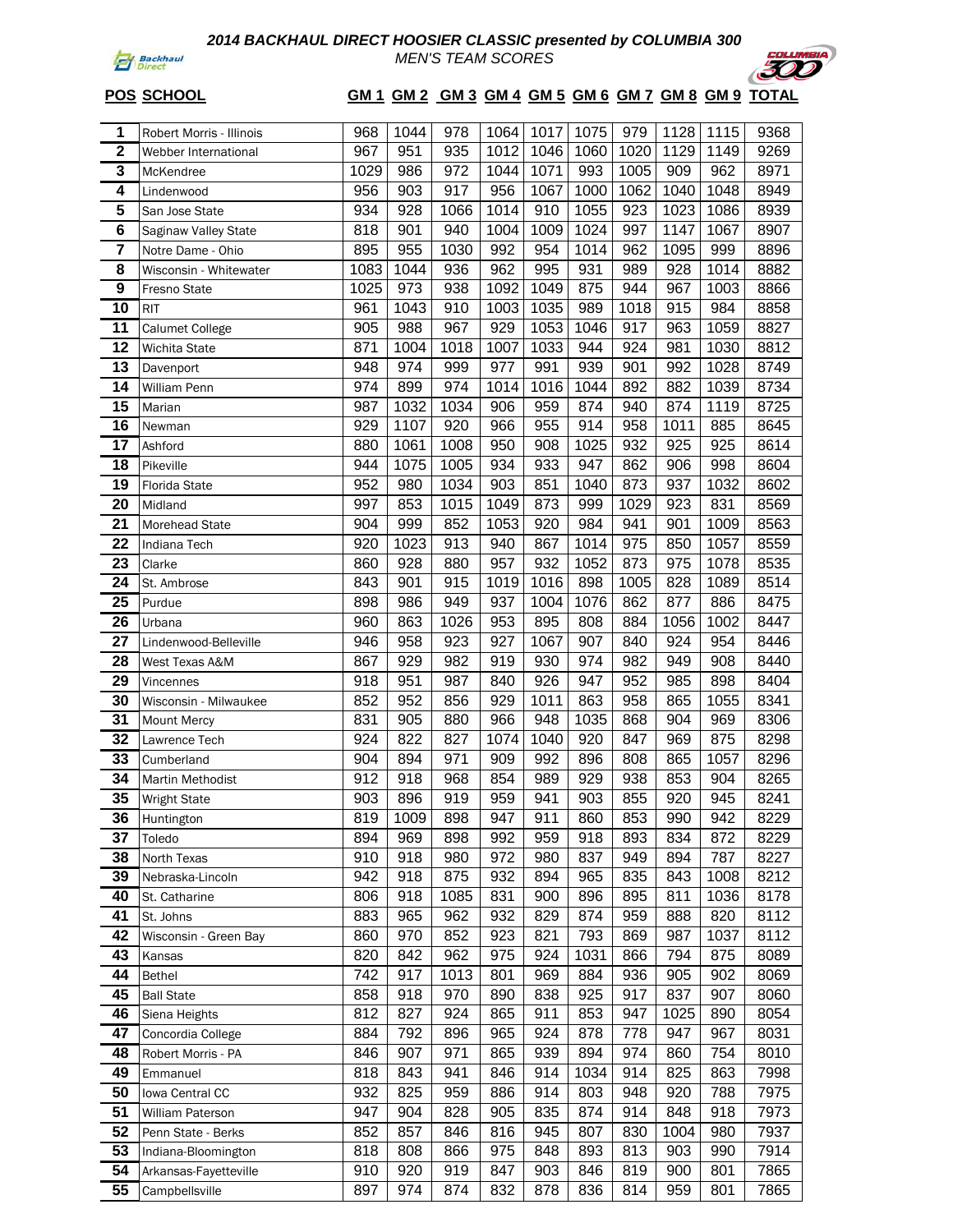| 56 | Wisconsin - Madison        | 881 | 835 | 795  | 844 | 946 | 923 | 785 | 909 | 925 | 7843 |
|----|----------------------------|-----|-----|------|-----|-----|-----|-----|-----|-----|------|
| 57 | <b>Highland CC</b>         | 896 | 834 | 879  | 791 | 923 | 960 | 853 | 861 | 840 | 7837 |
| 58 | Waldorf                    | 774 | 905 | 785  | 833 | 899 | 847 | 895 | 892 | 962 | 7792 |
| 59 | <b>Rock Valley</b>         | 938 | 803 | 969  | 876 | 783 | 768 | 961 | 815 | 877 | 7790 |
| 60 | <b>UNLV</b>                | 793 | 779 | 825  | 893 | 815 | 933 | 855 | 911 | 962 | 7766 |
| 61 | Victory                    | 824 | 959 | 892  | 805 | 808 | 773 | 897 | 850 | 936 | 7744 |
| 62 | <b>Western Illinois</b>    | 883 | 864 | 1010 | 854 | 854 | 882 | 758 | 863 | 771 | 7739 |
| 63 | Missouri Baptist           | 912 | 875 | 954  | 762 | 880 | 886 | 755 | 830 | 884 | 7738 |
| 64 | Central Florida            | 834 | 806 | 868  | 861 | 876 | 812 | 864 | 865 | 936 | 7722 |
| 65 | Michigan State             | 803 | 836 | 865  | 920 | 816 | 783 | 916 | 853 | 924 | 7716 |
| 66 | Northern Kentucky          | 836 | 804 | 910  | 929 | 802 | 759 | 967 | 887 | 816 | 7710 |
| 67 | <b>Illinois State</b>      | 949 | 901 | 815  | 852 | 821 | 935 | 825 | 790 | 813 | 7701 |
| 68 | Cincinnati                 | 795 | 783 | 852  | 887 | 877 | 866 | 842 | 865 | 920 | 7687 |
| 69 | Texas A&M                  | 881 | 767 | 915  | 936 | 894 | 836 | 823 | 835 | 791 | 7678 |
| 70 | Illinois-Urbana/Champaign  | 846 | 855 | 862  | 911 | 799 | 785 | 963 | 808 | 844 | 7673 |
| 71 | Robert Morris - Peoria     | 848 | 930 | 849  | 871 | 861 | 759 | 783 | 940 | 744 | 7585 |
| 72 | Central Oklahoma           | 859 | 914 | 902  | 847 | 794 | 813 | 782 | 790 | 864 | 7565 |
| 73 | <b>Bowling Green State</b> | 840 | 823 | 830  | 838 | 789 | 839 | 828 | 901 | 754 | 7442 |
| 74 | Southwestern Christian     | 789 | 852 | 852  | 872 | 782 | 818 | 827 | 811 | 777 | 7380 |
| 75 | Bellarmine                 | 736 | 789 | 789  | 709 | 698 | 801 | 697 | 811 | 830 | 6860 |
| 76 | <b>Grand Valley State</b>  | 618 | 873 | 842  | 731 | 686 | 743 | 834 | 744 | 681 | 6752 |
| 77 | Wisconsin - Osh Kosh       | 570 | 698 | 639  | 648 | 644 | 642 | 646 | 746 | 554 | 5787 |
| 78 | Alma                       | 601 | 564 | 555  | 657 | 594 | 565 | 531 | 620 | 700 | 5387 |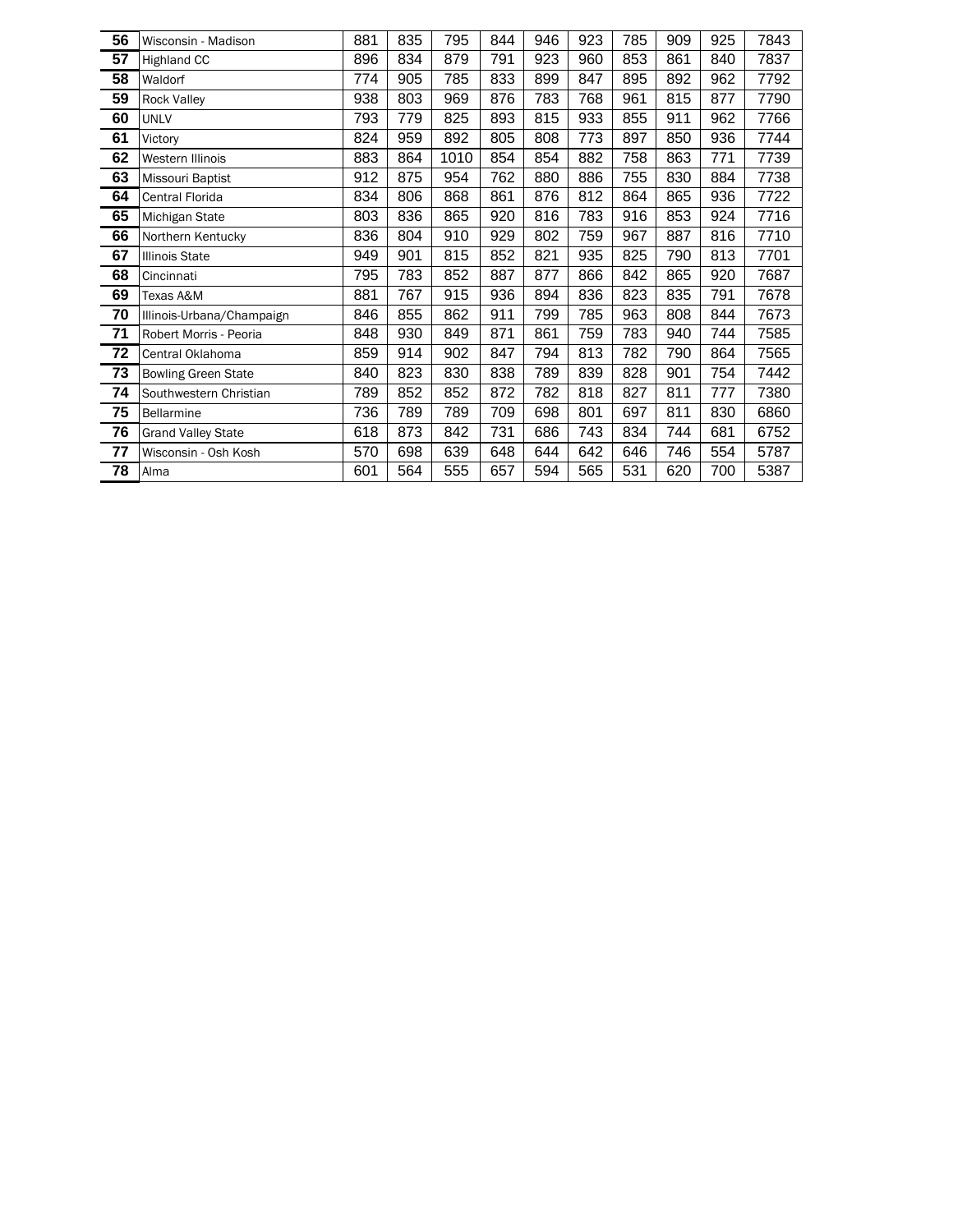



| <b>POS</b> | <b>NAME</b>             | <b>SCHOOL</b>               | GМ  | GM <sub>2</sub> | GM <sub>3</sub> | GM <sub>4</sub> | GM <sub>5</sub> | GM <sub>6</sub> | GM7 | GM <sub>8</sub> | GM 9 | Total | AVG    |
|------------|-------------------------|-----------------------------|-----|-----------------|-----------------|-----------------|-----------------|-----------------|-----|-----------------|------|-------|--------|
| 1          | COLIN CHAMPION          | WEBBER INTERNATIONAL        | 216 | 202             | 198             | 200             | 244             | 243             | 203 | 235             | 268  | 2009  | 223.22 |
| 2          | <b>MARSHALL KENT</b>    | ROBERT MORRIS-IL            | 223 | 242             | 176             | 224             | 204             | 240             | 243 | 256             | 196  | 2004  | 222.67 |
| 3          | <b>RYAN ZAGAR</b>       | ROBERT MORRIS-IL            | 190 | 196             | 274             | 233             | 223             | 202             | 182 | 216             | 257  | 1973  | 219.22 |
| 4          | <b>FRANCOIS LAVOIE</b>  | <b>WICHITA STATE</b>        | 183 | 167             | 235             | 206             | 265             | 186             | 219 | 221             | 276  | 1958  | 217.56 |
| 5          | <b>AJ JOHNSON</b>       | MCKENDREE                   | 200 | 205             | 214             | 196             | 300             | 233             | 223 | 194             | 185  | 1950  | 216.67 |
| 6          | <b>CHRIS VIA</b>        | NOTRE DAME - OHIO           | 154 | 237             | 264             | 224             | 181             | 211             | 228 | 220             | 220  | 1939  | 215.44 |
| 7          | <b>RILEY SMITH</b>      | MCKENDREE                   | 232 | 180             | 189             | 203             | 245             | 236             | 207 | 213             | 203  | 1908  | 212.00 |
| 8          | NICK KRUML              | WISCONSIN-WHITEWATE         | 222 | 232             | 180             | 226             | 232             | 212             | 215 | 178             | 191  | 1888  | 209.78 |
| 9          | <b>MATT KUBA</b>        | CALUMET                     | 158 | 202             | 243             | 221             | 212             | 254             | 161 | 205             | 228  | 1884  | 209.33 |
| 10         | <b>RYAN SICKLER</b>     | SAGINAW VALLEY STATE        | 170 | 187             | 193             | 203             | 178             | 214             | 259 | 235             | 245  | 1884  | 209.33 |
| 11         | DYLAN MACON             | <b>WEST TEXAS A&amp;M</b>   | 168 | 217             | 237             | 196             | 194             | 245             | 202 | 210             | 213  | 1882  | 209.11 |
| 12         | <b>ANDREW MANTIONE</b>  | <b>RIT</b>                  | 190 | 218             | 184             | 234             | 235             | 214             | 204 | 188             | 211  | 1878  | 208.67 |
| 13         | ANDREW ANDERSON         | <b>DAVENPORT</b>            | 217 | 203             | 182             | 239             | 207             | 190             | 168 | 223             | 247  | 1876  | 208.44 |
| 14         | CHRISTOPHER DAVIDS      | <b>FRESNO STATE</b>         | 185 | 213             | 245             | 243             | 234             | 169             | 187 | 203             | 193  | 1872  | 208.00 |
| 15         | <b>ANDRE FORS</b>       | <b>LINDENWOOD</b>           | 182 | 230             | 180             | 215             | 189             | 213             | 225 | 224             | 214  | 1872  | 208.00 |
| 16         | JACOB BORESCH           | <b>CLARKE</b>               | 183 | 208             | 142             | 210             | 257             | 231             | 203 | 232             | 189  | 1855  | 206.11 |
| 17         | <b>KEVIN DONOVAN</b>    | NOTRE DAME - OHIO           | 213 | 214             | 147             | 184             | 170             | 213             | 191 | 256             | 258  | 1846  | 205.11 |
| 18         | <b>SHANE SCHAEFER</b>   | <b>ASHFORD</b>              | 227 | 215             | 230             | 199             | 192             | 194             | 208 | 182             | 197  | 1844  | 204.89 |
| 19         | <b>CAMERON WEIER</b>    | ROBERT MORRIS-IL            | 202 | 198             | 197             | 163             | 205             | 228             | 233 | 216             | 198  | 1840  | 204.44 |
| 20         | JONATHAN NAKAGAW        | <b>SAN JOSE STATE</b>       | 190 | 179             | 201             | 179             | 194             | 173             | 221 | 235             | 267  | 1839  | 204.33 |
| 21         | <b>CAM BOLINGER</b>     | <b>INDIANA</b>              | 208 | 156             | 219             | 234             | 139             | 201             | 218 | 220             | 243  | 1838  | 204.22 |
| 22         | AARON LORINCZ           | <b>SAGINAW VALLEY STATE</b> | 123 | 209             | 210             | 189             | 201             | 197             | 188 | 269             | 250  | 1836  | 204.00 |
| 23         | <b>JOE MERRY</b>        | <b>FLORIDA STATE</b>        | 218 | 267             | 213             | 167             | 184             | 199             | 160 | 205             | 222  | 1835  | 203.89 |
| 24         | RYNE GREENWOOD          | WISCONSIN-WHITEWATE         | 297 | 213             | 243             | 180             | 193             | 203             | 191 | 145             | 162  | 1827  | 203.00 |
| 25         | PERRY CROWELL           | <b>MIDLAND</b>              | 227 | 169             | 190             | 236             | 192             | 226             | 237 | 189             | 159  | 1825  | 202.78 |
| 26         | JAIDEN METZGER          | <b>INDIANA TECH</b>         | 160 | 210             | 167             | 209             | 190             | 244             | 219 | 191             | 232  | 1822  | 202.44 |
| 27         | <b>BRYANT EZELL</b>     | ARKANSAS                    | 199 | 217             | 213             | 197             | 211             | 210             | 188 | 181             | 203  | 1819  | 202.11 |
| 28         | <b>JACOB WRIGHT</b>     | <b>PURDUE</b>               | 196 | 191             | 226             | 223             | 220             | 206             | 192 | 182             | 183  | 1819  | 202.11 |
| 29         | KIEL JORDAN             | <b>FRESNO STATE</b>         | 243 | 222             | 161             | 243             | 203             | 189             | 180 | 188             | 188  | 1817  | 201.89 |
| 30         | <b>JACQUES KAUNE</b>    | <b>WILLIAM PENN</b>         | 230 | 163             | 191             | 226             | 223             | 227             | 167 | 179             | 201  | 1807  | 200.78 |
| 31         | <b>MARK SEUDERI</b>     | <b>RIT</b>                  | 153 | 204             | 185             | 246             | 244             | 177             | 224 | 197             | 173  | 1803  | 200.33 |
| 32         | <b>WILLIAM DUEN</b>     | <b>MARIAN</b>               | 180 | 233             | 256             | 167             | 224             | 180             | 196 | 160             | 206  | 1802  | 200.22 |
| 33         | <b>MICHAEL TANG</b>     | SAN JOSE STATE              | 168 | 178             | 245             | 193             | 179             | 246             | 157 | 213             | 215  | 1794  | 199.33 |
| 34         | <b>KYLE ANDERSON</b>    | <b>ST AMBROSE</b>           | 199 | 212             | 192             | 216             | 213             | 187             | 180 | 180             | 212  | 1791  | 199.00 |
| 35         | <b>CORY LENZ</b>        | WISCONSIN-WHITEWATEI        | 181 | 207             | 192             | 235             | 177             | 199             | 168 | 221             | 210  | 1790  | 198.89 |
| 36         | <b>DARREN TANG</b>      | SAN JOSE STATE              | 206 | 187             | 215             | 193             | 191             | 214             | 181 | 195             | 193  | 1775  | 197.22 |
| 37         | <b>CAMERON FOSTER</b>   | WILLIAM PENN                | 176 | 200             | 221             | 180             | 173             | 225             | 193 | 201             | 205  | 1774  | 197.11 |
| 38         | RYUNN YOUNG             | SAN JOSE STATE              | 200 | 169             | 213             | 206             | 202             | 234             | 167 | 193             | 189  | 1773  | 197.00 |
| 39         | <b>FREDDIE RINGROSE</b> | <b>MOREHEAD STATE</b>       | 171 | 216             | 183             | 236             | 170             | 226             | 177 | 199             | 192  | 1770  | 196.67 |
| 40         | RICHY KAPADIA           | RIT                         | 191 | 247             | 181             | 191             | 198             | 214             | 180 | 141             | 227  | 1770  | 196.67 |
| 41         | DANIEL HEALY            | <b>MOUNT MERCY</b>          | 170 | 196             | 183             | 245             | 174             | 207             | 203 | 176             | 214  | 1768  | 196.44 |
| 42         | <b>COREY FLICK</b>      | <b>WRIGHT STATE</b>         | 200 | 200             | 203             | 196             | 193             | 197             | 164 | 212             | 203  | 1768  | 196.44 |
| 43         | <b>RYAN TRAVIS</b>      | <b>IOWA CENTRAL</b>         | 202 | 176             | 225             | 205             | 204             | 192             | 180 | 219             | 161  | 1764  | 196.00 |
| 44         | <b>NATHAN BROOKS</b>    | <b>NEWMAN</b>               | 164 | 256             | 201             | 194             | 214             | 210             | 210 | 179             | 136  | 1764  | 196.00 |
| 45         | <b>ANDREW SUSCREBA</b>  | <b>WILLIAM PATERSON</b>     | 198 | 215             | 162             | 231             | 181             | 178             | 196 | 180             | 222  | 1763  | 195.89 |
| 46         | <b>RYAN LAKOTA</b>      | <b>ASHFORD</b>              | 154 | 237             | 161             | 216             | 169             | 247             | 173 | 205             | 200  | 1762  | 195.78 |
| 47         | <b>MATT MCNIEL</b>      | <b>WICHITA STATE</b>        | 187 | 225             | 187             | 196             | 216             | 199             | 168 | 203             | 181  | 1762  | 195.78 |
| 48         | <b>DREW BALTA</b>       | <b>WILLIAM PENN</b>         | 202 | 155             | 191             | 214             | 239             | 190             | 183 | 174             | 211  | 1759  | 195.44 |
| 49         | <b>RYAN ROUBAL</b>      | SAN JOSE STATE              | 170 | 215             | 192             | 243             | 144             | 188             | 197 | 187             | 222  | 1758  | 195.33 |
| 50         | <b>CONNOR BROWN</b>     | <b>HUNTINGTON</b>           | 185 | 191             | 192             | 226             | 216             | 185             | 183 | 192             | 186  | 1756  | 195.11 |
| 51         | MICHAEL O'CONNELL       | WISCONSIN-GREEN BAY         | 167 | 177             | 164             | 187             | 231             | 185             | 184 | 226             | 235  | 1756  | 195.11 |
| 52         | CORY BARBER             | <b>RIT</b>                  | 190 | 186             | 211             | 184             | 189             | 191             | 224 | 187             | 192  | 1754  | 194.89 |
| 53         | <b>RYAN BURKS</b>       | CALUMET                     | 182 | 210             | 182             | 134             | 224             | 214             | 215 | 189             | 201  | 1751  | 194.56 |
| 54         | <b>ELI HADDOCK</b>      | <b>MARTIN METHODIST</b>     | 179 | 227             | 185             | 199             | 195             | 161             | 215 | 190             | 200  | 1751  | 194.56 |
| 55         | <b>JON HEIMANN</b>      | LINDENWOOD-BELLEVILL        | 189 | 225             | 189             | 183             | 218             | 195             | 181 | 200             | 170  | 1750  | 194.44 |
| 56         | TIM HEIMANN             | LINDENWOOD-BELLEVILI        | 229 | 192             | 174             | 202             | 222             | 172             | 155 | 201             | 202  | 1749  | 194.33 |

**Page 4 Men Individual**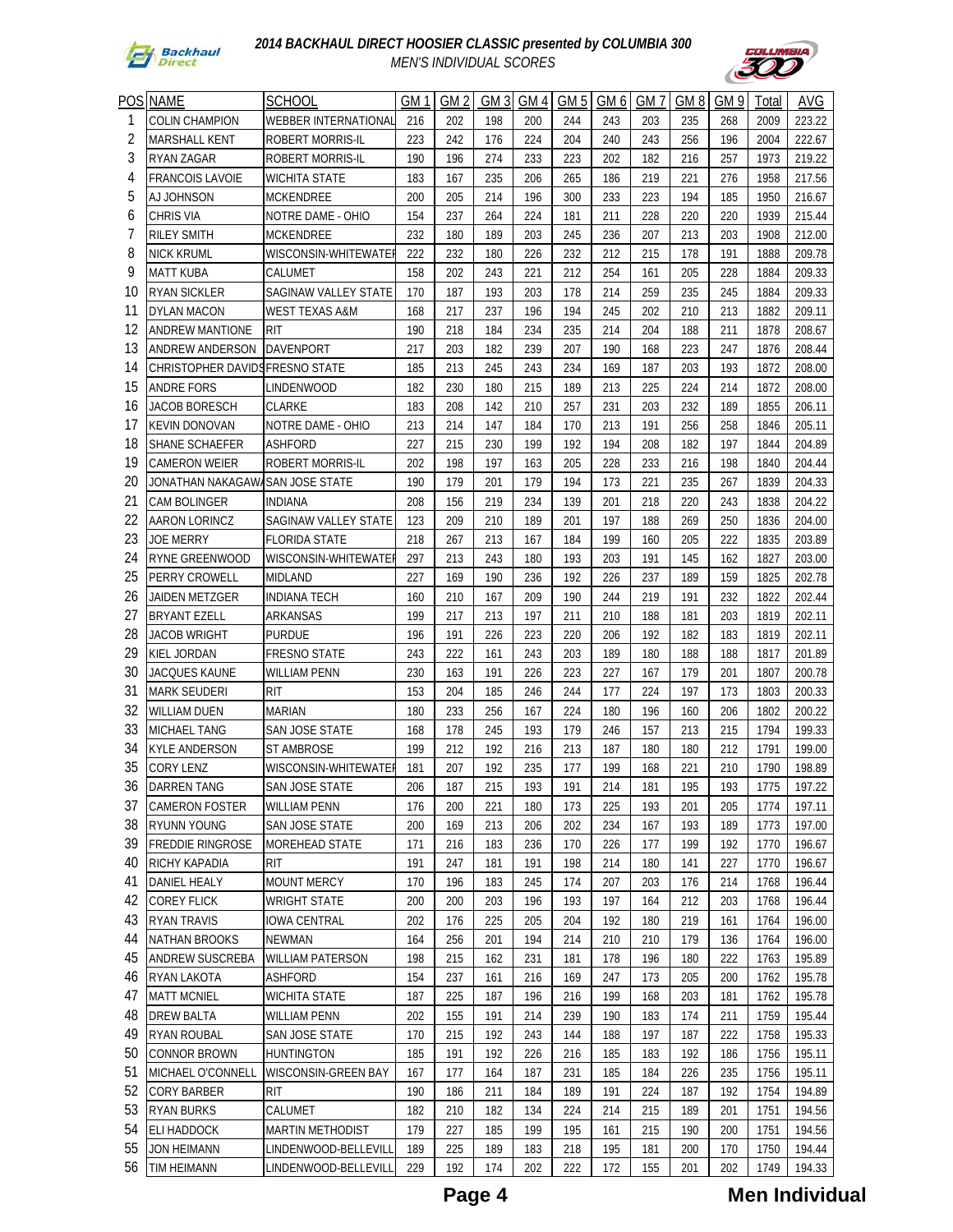



| POS | <b>NAME</b>              | <b>SCHOOL</b>           | GM1 | GM <sub>2</sub> | GM <sub>3</sub> | GM <sub>4</sub> | GM <sub>5</sub> | GM <sub>6</sub> | GM7 | GM <sub>8</sub> | GM <sub>9</sub> | Total | AVG    |
|-----|--------------------------|-------------------------|-----|-----------------|-----------------|-----------------|-----------------|-----------------|-----|-----------------|-----------------|-------|--------|
| 57  | RICHARD HARRIS           | <b>BETHEL</b>           | 146 | 181             | 188             | 161             | 225             | 243             | 255 | 171             | 175             | 1745  | 193.89 |
| 58  | <b>SEAN EDWARDS</b>      | SOUTHWESTERN CHRIST     | 169 | 233             | 160             | 209             | 200             | 201             | 186 | 200             | 187             | 1745  | 193.89 |
| 59  | <b>MITCH MCGEE</b>       | <b>INDIANA TECH</b>     | 218 | 232             | 184             | 199             | 171             | 191             | 192 | 147             | 209             | 1743  | 193.67 |
| 60  | ZACH WEIDMAN             | <b>PURDUE</b>           | 174 | 206             | 213             | 177             | 199             | 222             | 164 | 196             | 192             | 1743  | 193.67 |
| 61  | <b>CHARLES EASTON</b>    | TOLEDO                  | 213 | 201             | 191             | 204             | 204             | 227             | 179 | 165             | 159             | 1743  | 193.67 |
| 62  | BRANDYN ANDLEBRADASHFORD |                         | 223 | 223             | 211             | 176             | 209             | 163             | 190 | 168             | 179             | 1742  | 193.56 |
| 63  | LOGAN BOLTZ              | WESTERN ILLINOIS        | 211 | 225             | 262             | 210             | 179             | 190             | 149 | 155             | 159             | 1740  | 193.33 |
| 64  | STEPHEN DUBATOWK         | <b>FLORIDA STATE</b>    | 226 | 198             | 187             | 180             | 193             | 224             | 163 | 169             | 196             | 1736  | 192.89 |
| 65  | JUSTIN TAN               | <b>NEWMAN</b>           | 195 | 232             | 161             | 213             | 194             | 180             | 189 | 173             | 198             | 1735  | 192.78 |
| 66  | <b>DANIEL ROSE</b>       | CONCORDIA               | 163 | 181             | 137             | 197             | 245             | 160             | 181 | 223             | 247             | 1734  | 192.67 |
| 67  | <b>ZACH SANDERS</b>      | BETHEL                  | 197 | 197             | 259             | 175             | 203             | 157             | 172 | 190             | 179             | 1729  | 192.11 |
| 68  | <b>MATT SABOL</b>        | NEBRASKA                | 202 | 157             | 223             | 192             | 202             | 202             | 172 | 153             | 226             | 1729  | 192.11 |
| 69  | BRANDON BARBOZA          | WILLIAM PENN            | 186 | 166             | 161             | 223             | 193             | 211             | 181 | 171             | 237             | 1729  | 192.11 |
| 70  | JARED ELLIOTT            | ASHFORD                 | 160 | 214             | 198             | 195             | 178             | 220             | 181 | 200             | 181             | 1727  | 191.89 |
| 71  | JOSH ANDERSON            | <b>ST AMBROSE</b>       | 191 | 205             | 178             | 170             | 180             | 177             | 275 | 169             | 181             | 1726  | 191.78 |
| 72  | KYLE CHUCKA              | WISCONSIN-MILWAUKEE     | 170 | 188             | 172             | 169             | 223             | 180             | 211 | 161             | 252             | 1726  | 191.78 |
| 73  | <b>DEVON MILLER</b>      | <b>MOREHEAD STATE</b>   | 193 | 146             | 187             | 233             | 214             | 178             | 198 | 170             | 205             | 1724  | 191.56 |
| 74  | MORGAN COLEMAN           | <b>CENTRAL FLORIDA</b>  | 179 | 198             | 161             | 225             | 223             | 170             | 175 | 191             | 200             | 1722  | 191.33 |
| 75  | NICHOLAS CLAYTOR         | PENN STATE BERKS        | 167 | 178             | 201             | 164             | 228             | 192             | 185 | 227             | 178             | 1720  | 191.11 |
| 76  | ROLANDO SEBELEN          | <b>PURDUE</b>           | 152 | 213             | 186             | 182             | 215             | 246             | 168 | 189             | 168             | 1719  | 191.00 |
| 77  | <b>NICK STONE</b>        | <b>TOLEDO</b>           | 152 | 226             | 192             | 198             | 199             | 191             | 211 | 158             | 191             | 1718  | 190.89 |
| 78  | TIM CRITES               | WEST TEXAS A&M          | 202 | 161             | 175             | 180             | 211             | 150             | 196 | 211             | 230             | 1716  | 190.67 |
| 79  | TIM HULINGS              | ROBERT MORRIS-PA        | 170 | 233             | 190             | 192             | 197             | 170             | 276 | 176             | 110             | 1714  | 190.44 |
| 80  | <b>KODY PERRINE</b>      | <b>WRIGHT STATE</b>     | 156 | 189             | 190             | 190             | 211             | 174             | 172 | 183             | 247             | 1712  | 190.22 |
| 81  | <b>NATE BYRD</b>         | <b>MISSOURI BAPTIST</b> | 206 | 204             | 216             | 180             | 189             | 155             | 177 | 181             | 203             | 1711  | 190.11 |
| 82  | TYLER MEREDITH           | NOTRE DAME - OHIO       | 190 | 156             | 230             | 189             | 226             | 162             | 172 | 213             | 173             | 1711  | 190.11 |
| 83  | <b>TYLOR YOUNG</b>       | ROBERT MORRIS-PEORIA    | 182 | 219             | 203             | 183             | 191             | 171             | 177 | 215             | 169             | 1710  | 190.00 |
| 84  | <b>CRAIG COX</b>         | <b>ST CATHARINE</b>     | 150 | 196             | 210             | 221             | 196             | 184             | 200 | 144             | 208             | 1709  | 189.89 |
| 85  | <b>TYLER MORTENSEN</b>   | <b>WILLIAM PATERSON</b> | 202 | 217             | 182             | 189             | 168             | 176             | 197 | 187             | 191             | 1709  | 189.89 |
| 86  | <b>CORY CRAIG</b>        | <b>BALL STATE</b>       | 174 | 226             | 185             | 209             | 198             | 198             | 176 | 168             | 172             | 1706  | 189.56 |
| 87  | <b>MARTEZ WALKER</b>     | NOTRE DAME - OHIO       | 177 | 157             | 179             | 185             | 212             | 210             | 192 | 215             | 179             | 1706  | 189.56 |
| 88  | <b>MATT MOWAD</b>        | ROBERT MORRIS-PA        | 196 | 174             | 224             | 187             | 211             | 156             | 223 | 158             | 177             | 1706  | 189.56 |
| 89  | <b>JUSTIN MILLER</b>     | <b>MARTIN METHODIST</b> | 184 | 172             | 234             | 173             | 207             | 202             | 190 | 152             | 191             | 1705  | 189.44 |
| 90  | JOSH HENSLEY             | <b>CINCINNATI</b>       | 192 | 193             | 197             | 213             | 215             | 185             | 137 | 171             | 201             | 1704  | 189.33 |
| 91  | <b>BRIAN BUSCH</b>       | LAWRENCE TECH           | 213 | 161             | 195             | 201             | 216             | 180             | 176 | 180             | 181             | 1703  | 189.22 |
| 92  | <b>ALEX CORBIN</b>       | <b>ILLINOIS STATE</b>   | 164 | 194             | 190             | 167             | 195             | 185             | 214 | 187             | 205             | 1701  | 189.00 |
| 93  | LANCE RAGLAND            | NORTH TEXAS             | 190 | 179             | 234             | 194             | 196             | 170             | 213 | 172             | 152             | 1700  | 188.89 |
| 94  | THEO SHIPP               | CUMBERLAND              | 221 | 227             | 160             | 175             | 214             | 158             | 190 | 150             | 200             | 1695  | 188.33 |
| 95  | <b>DEREK PHILLIPS</b>    | <b>MARTIN METHODIST</b> | 209 | 145             | 238             | 203             | 172             | 175             | 202 | 168             | 183             | 1695  | 188.33 |
| 96  | <b>GRAHAM FACH</b>       | URBANA                  | 193 | 172             | 192             | 181             | 189             | 162             | 172 | 230             | 204             | 1695  | 188.33 |
| 97  | <b>JAMIE ROBINSON</b>    | NOTRE DAME - OHIO       | 161 | 191             | 210             | 210             | 165             | 218             | 179 | 191             | 169             | 1694  | 188.22 |
| 98  | <b>KYLE COOK</b>         | <b>URBANA</b>           | 188 | 169             | 190             | 193             | 182             | 175             | 184 | 197             | 212             | 1690  | 187.78 |
| 99  | <b>MATT MILCAREK</b>     | <b>BALL STATE</b>       | 180 | 199             | 214             | 195             | 162             | 174             | 206 | 159             | 200             | 1689  | 187.67 |
| 100 | ALEX BOULANGER           | WISCONSIN-GREEN BAY     | 209 | 183             | 221             | 188             | 132             | 115             | 203 | 177             | 259             | 1687  | 187.44 |
| 101 | <b>ANDREW SOKOL</b>      | TOLEDO                  | 195 | 182             | 182             | 210             | 202             | 198             | 170 | 171             | 176             | 1686  | 187.33 |
| 102 | <b>JASON MCKELVEY</b>    | <b>ALMA COLLEGE</b>     | 208 | 174             | 200             | 199             | 176             | 191             | 153 | 191             | 192             | 1684  | 187.11 |
|     | 103 AUSTIN BOULDS        | NEWMAN                  | 191 | 184             | 203             | 183             | 167             | 177             | 211 | 226             | 141             | 1683  | 187.00 |
|     | 104 DYLAN WINTER         | NEBRASKA                | 193 | 235             | 176             | 177             | 151             | 198             | 157 | 183             | 212             | 1682  | 186.89 |
| 105 | JORDAN HASTINGS          | ROCK VALLEY             | 212 | 157             | 194             | 145             | 183             | 223             | 212 | 152             | 199             | 1677  | 186.33 |
|     | 106 CORD MCMAHAN         | IOWA CENTRAL            | 177 | 148             | 224             | 182             | 186             | 186             | 233 | 190             | 149             | 1675  | 186.11 |
|     | 107 KYLE HOPPE           | ROCK VALLEY             | 180 | 125             | 257             | 189             | 166             | 158             | 245 | 162             | 191             | 1673  | 185.89 |
|     | 108 VINCE BACHTELER      | NEBRASKA                | 159 | 225             | 201             | 181             | 208             | 171             | 165 | 158             | 203             | 1671  | 185.67 |
|     | 109 TANNER SPENCER       | SAGINAW VALLEY STATE    | 180 | 150             | 203             | 192             | 216             | 191             | 202 | 163             | 173             | 1670  | 185.56 |
|     | 110 SCOTT KUJAWA         | LAWRENCE TECH           | 242 | 197             | 152             | 195             | 167             | 150             | 179 | 223             | 160             | 1665  | 185.00 |
| 111 | <b>PIET SCHAEFFER</b>    | WILLIAM PENN            | 180 | 215             | 210             | 171             | 188             | 191             | 168 | 157             | 185             | 1665  | 185.00 |
|     | 112 AARON NEUMEYER       | <b>INDIANA</b>          | 153 | 164             | 219             | 202             | 195             | 152             | 166 | 173             | 229             | 1653  | 183.67 |

**Page 5 Men Individual**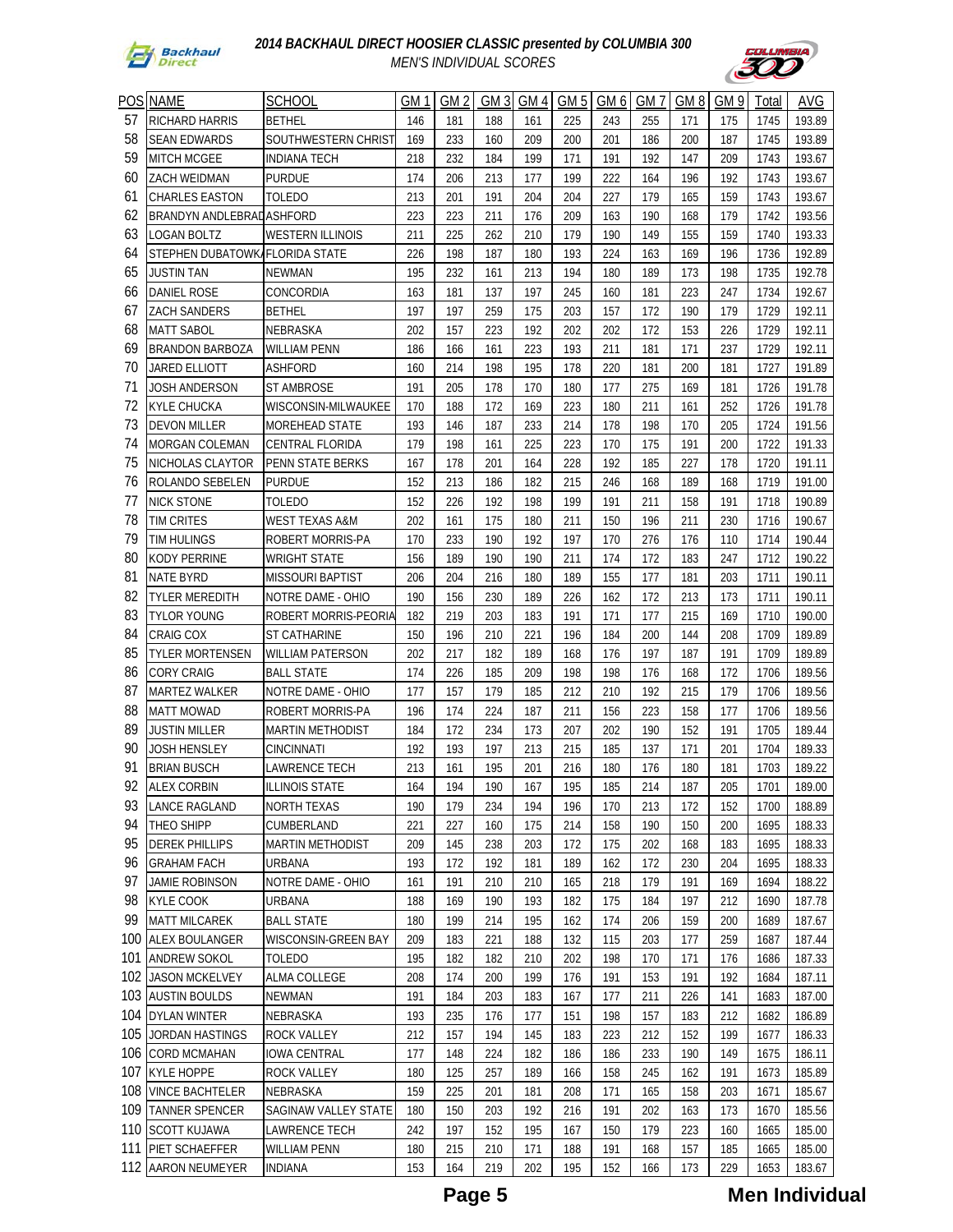



| POS        | <b>NAME</b>                        | <b>SCHOOL</b>             | GM 1       | GM <sub>2</sub> | GM <sub>3</sub> | GM 4       | GM <sub>5</sub> | GM 6       | GM 7       | GM <sub>8</sub> | GM 9       | Total | AVG    |
|------------|------------------------------------|---------------------------|------------|-----------------|-----------------|------------|-----------------|------------|------------|-----------------|------------|-------|--------|
| 113        | <b>JEFF MCCANN</b>                 | <b>MOUNT MERCY</b>        | 163        | 186             | 187             | 176        | 221             | 190        | 158        | 180             | 192        | 1653  | 183.67 |
| 114        | NATE HUIZENGA                      | <b>BALL STATE</b>         | 168        | 167             | 235             | 152        | 135             | 178        | 224        | 221             | 170        | 1650  | 183.33 |
| 115        | LUCAS KORNTVED                     | <b>HIGHLAND CC</b>        | 182        | 203             | 159             | 157        | 222             | 212        | 165        | 156             | 193        | 1649  | 183.22 |
| 116        | PAUL DROLUK                        | ST. JOHNS                 | 207        | 181             | 224             | 162        | 171             | 168        | 202        | 171             | 161        | 1647  | 183.00 |
| 117        | <b>NICK DILLMAN</b>                | UNLV                      | 119        | 145             | 185             | 156        | 200             | 221        | 195        | 244             | 176        | 1641  | 182.33 |
| 118        |                                    |                           |            | 173             |                 |            |                 |            | 166        |                 |            |       |        |
| 119        | <b>MITCH KATIC</b>                 | CALUMET                   | 210        |                 | 176             |            | 246<br>194      | 246<br>228 |            | 222<br>182      | 201        | 1640  | 205.00 |
| 120        | JEFF SMITH<br><b>AUSTIN BUSS</b>   | WISCONSIN-MADISON         | 148<br>189 | 151<br>157      | 185             | 220<br>183 | 171             | 142        | 174<br>170 | 232             | 155<br>181 | 1637  | 181.89 |
| 121        |                                    | ROCK VALLEY               |            |                 | 210             |            |                 |            |            |                 |            | 1635  | 181.67 |
| 122        | <b>SHAWN WEST</b>                  | ST CATHARINE              | 166        | 190             | 191             | 195        | 184             | 161        | 166        | 152             | 229        | 1634  | 181.56 |
| 123        | <b>RYAN VENTILLO</b>               | <b>MARIAN</b>             | 222        | 203             | 198             | 176        | 180             |            | 181        | 227             | 245        | 1632  | 204.00 |
|            | <b>BILLY LUNDY</b>                 | <b>ST CATHARINE</b>       | 135        | 173             | 213             | 151        | 253             | 214        | 157        | 170             | 162        | 1628  | 180.89 |
| 124<br>125 | <b>MATTHEW ODOM</b>                | <b>TEXAS A&amp;M</b>      | 200        | 159             | 213             | 189        | 182             | 181        | 171        | 185             | 148        | 1628  | 180.89 |
|            | KENNETH DEGRAAF                    | <b>SIENA HEIGHTS</b>      | 154        | 206             | 180             | 179        | 186             | 157        | 169        | 212             | 183        | 1626  | 180.67 |
| 126        | JANELLE TAKAHATA                   | UNLV                      | 173        | 187             | 192             | 197        | 164             | 194        | 188        | 157             | 174        | 1626  | 180.67 |
| 127        | <b>NICK PATE</b>                   | MIDLAND                   | 238        | 178             | 175             | 232        | 189             | 198        | 265        | 146             |            | 1621  | 202.63 |
| 128        | <b>FRANK KMET</b>                  | <b>MICHIGAN STATE</b>     | 175        | 181             | 182             | 180        | 162             | 200        | 181        | 179             | 181        | 1621  | 180.11 |
| 129        | MONTY WONNACOTT                    | CONCORDIA                 | 181        | 148             | 226             | 169        | 202             | 194        | 151        | 166             | 179        | 1616  | 179.56 |
| 130        | JUSTIN HAMMERSTON PENN STATE BERKS |                           | 185        | 210             | 162             | 147        | 180             | 146        | 160        | 208             | 218        | 1616  | 179.56 |
| 131        | <b>MATT BURKHEAD</b>               | VICTORY                   | 137        | 174             | 182             | 170        | 205             | 162        | 213        | 192             | 181        | 1616  | 179.56 |
| 132        | DREW CRAIN                         | <b>EMMANUAL</b>           | 183        | 165             | 196             | 195        | 204             | 162        | 213        | 158             | 138        | 1614  | 179.33 |
| 133        | <b>JASON BURNS</b>                 | WISCONSIN-MILWAUKEE       | 198        | 169             |                 | 199        | 220             | 162        | 187        | 212             | 266        | 1613  | 201.63 |
| 134        | AJ WALKER                          | <b>CENTRAL FLORIDA</b>    | 180        | 155             | 212             | 154        | 171             | 167        | 175        | 212             | 187        | 1613  | 179.22 |
| 135        | <b>BRIAN BUTLER</b>                | NORTHERN KENTUCKY         | 193        | 167             | 155             | 194        | 139             | 158        | 218        | 207             | 182        | 1613  | 179.22 |
| 136        | JASON MCEWEN                       | PENN STATE BERKS          | 190        | 201             | 174             | 160        | 177             | 155        | 167        | 194             | 191        | 1609  | 178.78 |
| 137        | HUNTER CARLSON                     | CONCORDIA                 | 148        | 174             | 189             | 221        | 148             | 201        | 156        | 162             | 208        | 1607  | 178.56 |
| 138        | KYLE HEYWOOD                       | ILLINOIS-URBANA/CHMPN     | 172        | 191             | 188             | 174        | 152             | 191        | 226        | 131             | 179        | 1604  | 178.22 |
| 139        | <b>DJ CHAFFIN</b>                  | CUMBERLAND                | 190        | 161             | 262             | 195        | 208             |            | 191        | 198             | 198        | 1603  | 200.38 |
| 140        | TRAVIS CHAMBERS                    | CENTRAL OKLAHOMA          | 181        | 190             | 194             | 224        | 167             | 153        | 159        | 148             | 186        | 1602  | 178.00 |
| 141        | <b>EVAN JOHNSON</b>                | <b>HIGHLAND CC</b>        | 179        | 153             | 183             | 152        | 178             | 208        | 180        | 170             | 199        | 1602  | 178.00 |
| 142        | ZACH GARLITZ                       | <b>BELLARMINE</b>         | 148        | 212             | 182             | 178        | 180             | 168        | 134        | 184             | 212        | 1598  | 177.56 |
| 143        | <b>JEREMY KOONTZ</b>               | ILLINOIS-URBANA/CHMPN     | 167        | 181             | 195             | 198        | 181             | 150        | 169        | 191             | 166        | 1598  | 177.56 |
| 144        | JIM SCHROEDER                      | WISCONSIN-WHITEWATER      | 208        | 214             | 135             |            | 194             | 176        | 224        | 200             | 246        | 1597  | 199.63 |
| 145        | <b>AUSTIN KUHN</b>                 | PENN STATE BERKS          | 165        | 151             | 179             | 157        | 192             | 152        | 133        | 235             | 231        | 1595  | 177.22 |
| 146        | ZACH D'AGOSTINO                    | ROBERT MORRIS-PA          | 138        | 161             | 212             | 176        | 183             | 200        | 167        | 183             | 175        | 1595  | 177.22 |
| 147        | <b>SEAN BLACK</b>                  | DAVENPORT                 |            | 202             | 213             | 201        | 203             | 225        | 198        | 158             | 192        | 1592  | 199.00 |
| 148        | <b>GREGORY COOK</b>                | <b>TEXAS A&amp;M</b>      | 163        | 162             | 195             | 206        | 165             | 164        | 169        | 175             | 190        | 1589  | 176.56 |
| 149        | <b>JOSH SANDERS</b>                | WISCONSIN-MADISON         | 197        | 169             | 151             | 168        | 194             | 204        | 156        | 173             | 176        | 1588  | 176.44 |
| 150        | <b>CASEY NAGAMINE</b>              | <b>UNLV</b>               | 186        | 189             | 171             | 221        | 136             | 144        | 153        | 189             | 198        | 1587  | 176.33 |
| 151        | <b>KEVIN RUSH</b>                  | <b>MARIAN</b>             |            | 214             | 180             | 199        | 192             | 174        | 221        | 155             | 249        | 1584  | 198.00 |
| 152        | MICHAEL PROVANCAL ILLINOIS STATE   |                           | 167        | 199             | 148             | 203        | 168             | 176        | 185        | 179             | 159        | 1584  | 176.00 |
| 153        | <b>GREGG REED</b>                  | ST. JOHNS                 | 171        | 180             | 191             | 168        | 172             | 187        | 179        | 198             | 136        | 1582  | 175.78 |
| 154        | ADAM LEWANDOWSKI ICENTRAL FLORIDA  |                           | 188        | 173             | 186             | 147        | 175             | 149        | 179        | 156             | 225        | 1578  | 175.33 |
| 155        | TERRENCE EGGLESTOHIGHLAND CC       |                           | 173        | 191             | 196             | 183        | 171             | 155        | 180        | 178             | 151        | 1578  | 175.33 |
| 156        | <b>KYLER JACOBSON</b>              | <b>HIGHLAND CC</b>        | 205        | 152             | 162             | 183        | 182             | 180        | 151        | 209             | 152        | 1576  | 175.11 |
| 157        | ZACH DOHNER                        | <b>PURDUE</b>             | 177        | 192             | 191             | 166        | 187             | 188        | 159        | 151             | 164        | 1575  | 175.00 |
| 158        | <b>BEN HAINSEY</b>                 | <b>FLORIDA STATE</b>      |            | 182             | 245             | 211        | 172             | 204        | 175        | 203             | 182        | 1574  | 196.75 |
| 159        | <b>DYLAN BURNS</b>                 | <b>KANSAS</b>             | 122        |                 | 244             | 237        | 214             | 233        | 174        | 175             | 175        | 1574  | 196.75 |
| 160        | <b>ZACH FYLLING</b>                | PIKEVILLE                 |            | 235             | 179             | 193        | 222             | 214        | 176        | 164             | 191        | 1574  | 196.75 |
| 161        | <b>BILLY WOLF</b>                  | WISCONSIN-GREEN BAY       | 181        | 192             | 133             | 162        | 160             | 180        | 166        | 176             | 222        | 1572  | 174.67 |
| 162        | <b>MARK BROWNING</b>               | ST CATHARINE              | 163        | 192             | 265             | 140        | 123             | 155        | 187        | 150             | 192        | 1567  | 174.11 |
| 163        | <b>KYLE KIRBY</b>                  | CONCORDIA                 | 207        | 138             | 184             | 176        | 145             | 177        | 144        | 215             | 179        | 1565  | 173.89 |
| 164        | <b>NIC TAYLOR</b>                  | <b>GRAND VALLEY STATE</b> | 138        | 177             | 214             | 173        | 159             | 153        | 209        | 157             | 184        | 1564  | 173.78 |
|            | 165 IRVIN JOHNSON                  | ROBERT MORRIS-PEORIA      | 161        | 188             | 168             | 161        | 198             | 186        | 161        | 190             | 151        | 1564  | 173.78 |
| 166        | <b>JOEY EXELER</b>                 | BELLARMINE                | 158        | 185             | 173             | 156        | 164             | 176        | 145        | 168             | 235        | 1560  | 173.33 |
| 167        | DAVID ROHLMANN                     | <b>BELLARMINE</b>         | 168        | 198             | 143             | 134        | 154             | 195        | 192        | 215             | 160        | 1559  | 173.22 |
| 168        | <b>RIELY CHIN</b>                  | <b>FRESNO STATE</b>       | 266        | 208             | 161             | 156        |                 | 174        | 221        | 199             | 173        | 1558  | 194.75 |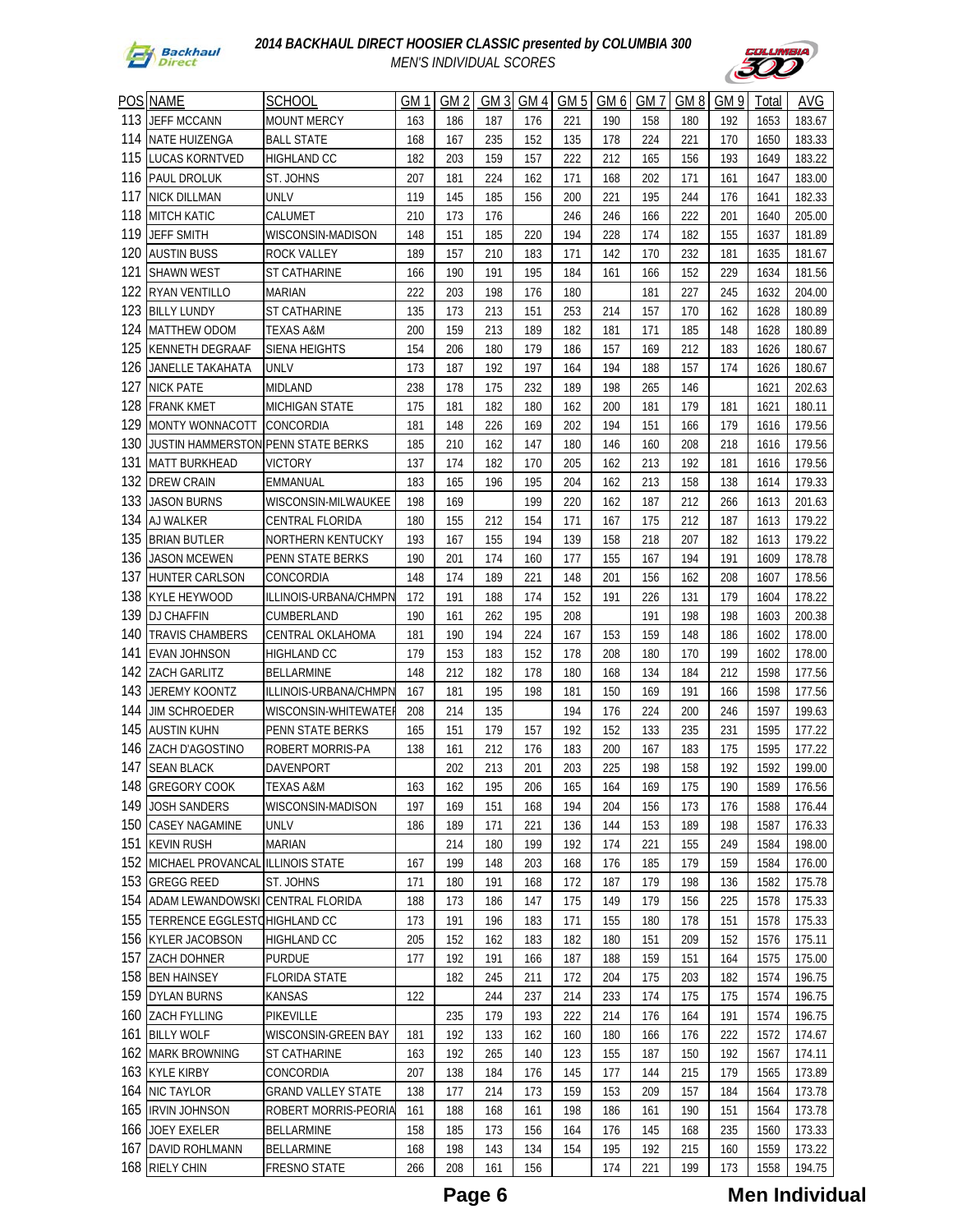



|     | <b>POS NAME</b>                  | <b>SCHOOL</b>              | GM 1 | GM 2 | GM <sub>3</sub> | GM 4       | GM 5       | GM 6       | GM 7 | GM <sub>8</sub> | GM 9       | Total | <b>AVG</b> |
|-----|----------------------------------|----------------------------|------|------|-----------------|------------|------------|------------|------|-----------------|------------|-------|------------|
| 169 | <b>CAMERON BROOKS</b>            | <b>BOWLING GREEN STATE</b> | 192  | 175  | 184             | 155        | 213        | 169        | 135  | 193             | 141        | 1557  | 173.00     |
| 170 | <b>WILLIAM BLANCO</b>            | ST. JOHNS                  | 179  | 202  | 189             | 198        | 135        |            | 243  | 232             | 176        | 1554  | 194.25     |
| 171 | NATE COOLEY                      | MIDLAND                    | 147  |      | 278             | 207        | 172        | 197        | 178  | 186             | 187        | 1552  | 194.00     |
| 172 | JENNIFER FITTSGIBBC              | CUMBERLAND                 |      | 141  | 225             | 207        | 187        | 185        | 147  | 202             | 256        | 1550  | 193.75     |
| 173 | DAVID NORDSTROM                  | TEXAS A&M                  | 187  | 159  | 156             | 217        | 163        | 187        | 156  | 164             | 161        | 1550  | 172.22     |
| 174 | TRAVIS DAVENPORT                 | NORTH TEXAS                | 215  | 188  | 234             | 225        | 210        | 149        | 154  | 170             |            | 1545  | 193.13     |
| 175 | JOHNNY LAY JR                    | <b>MISSOURI BAPTIST</b>    | 168  | 219  | 176             | 145        | 174        | 161        | 146  | 165             | 191        | 1545  | 171.67     |
| 176 | CODY SMITH                       | WILLIAM PATERSON           | 178  | 168  | 170             | 179        | 188        | 169        | 182  | 182             | 129        | 1545  | 171.67     |
| 177 | ANTONIO PALANGIO                 | ROBERT MORRIS-PA           | 178  | 156  | 200             | 180        | 178        | 208        | 121  | 189             | 134        | 1544  | 171.56     |
| 178 | KYLE KOPROWITZ                   | <b>DAVENPORT</b>           | 204  | 171  | 204             | 179        | 213        | 152        |      | 221             | 195        | 1539  | 192.38     |
| 179 | <b>BRIAN GRUPE</b>               | UNLV                       | 156  | 144  | 136             | 161        | 165        | 208        | 156  | 201             | 211        | 1538  | 170.89     |
| 180 | <b>CAMERON ENGEL</b>             | <b>TEXAS A&amp;M</b>       | 177  | 192  | 157             | 158        | 220        | 157        | 173  | 155             | 148        | 1537  | 170.78     |
| 181 | MATT HAYS                        | <b>MOREHEAD STATE</b>      | 158  | 234  | 169             |            | 206        | 182        | 176  | 187             | 219        | 1531  | 191.38     |
| 182 | SETH WALKER                      | <b>HUNTINGTON</b>          | 147  | 263  | 151             | 196        | 159        | 156        |      | 213             | 243        | 1528  | 191.00     |
| 183 | TYLER ARMOUR                     | <b>VINCENNES</b>           | 188  | 223  | 196             | 199        | 137        |            | 195  | 215             | 164        | 1517  | 189.63     |
| 184 | NATHANIEL HAUG                   | WISCONSIN-OSH KOSH         | 182  | 201  | 190             | 146        | 196        | 146        | 151  | 150             | 155        | 1517  | 168.56     |
| 185 | <b>ALEX SCOTT</b>                | <b>VICTORY</b>             | 197  | 203  | 186             | 163        |            | 162        | 209  | 177             | 218        | 1515  | 189.38     |
| 186 | JOSHUA TAYLOR                    | <b>FRESNO STATE</b>        | 169  | 156  | 165             |            | 234        | 181        | 179  | 172             | 258        | 1514  | 189.25     |
| 187 | <b>SEAN MCDANIEL</b>             | NORTHERN KENTUCKY          | 145  | 157  | 174             | 186        | 154        | 159        | 199  | 179             | 156        | 1509  | 167.67     |
| 188 | <b>KYLE ROSBERG</b>              | <b>KANSAS</b>              |      | 172  | 166             | 201        | 214        | 173        | 177  | 182             | 223        | 1508  | 188.50     |
| 189 | <b>BRANDON CRUZ</b>              | <b>NORTH TEXAS</b>         |      | 221  | 178             | 183        | 192        | 177        | 203  | 197             | 154        | 1505  | 188.13     |
| 190 | AJ RUFF                          | <b>MARTIN METHODIST</b>    | 195  | 201  | 157             | 105        | 210        | 167        | 127  | 196             | 146        | 1504  | 167.11     |
| 191 | <b>THOMAS COONEY</b>             | <b>INDIANA</b>             | 132  | 146  | 101             | 176        | 188        | 215        | 164  | 211             | 168        | 1501  | 166.78     |
| 192 | <b>DALTON SACKETT</b>            | ROBERT MORRIS-PEORIA       | 153  | 151  | 199             | 167        | 163        | 119        | 184  | 202             | 157        | 1495  | 166.11     |
| 193 | <b>KYLE OWENS</b>                | MICHIGAN STATE             | 175  | 168  | 221             | 148        | 159        |            | 227  | 182             | 209        | 1489  | 186.13     |
| 194 |                                  |                            |      |      |                 |            |            |            | 180  |                 |            |       |            |
| 195 | <b>BRETT BULSON</b>              | WALDORF                    |      | 180  | 169<br>192      | 193<br>191 | 164<br>198 | 166<br>159 |      | 189<br>179      | 233<br>191 | 1474  | 184.25     |
| 196 | <b>STANLEY MCNEIL</b>            | <b>BETHEL</b>              |      | 185  |                 |            |            |            | 177  |                 |            | 1472  | 184.00     |
|     | <b>BRANDON RICE</b>              | LINDENWOOD                 |      |      | 182             | 182        | 256        | 194        | 207  | 226             | 224        | 1471  | 210.14     |
| 197 | DRAKE HILLIARD                   | ILLINOIS STATE             | 199  | 185  | 160             | 175        | 136        | 214        | 135  | 131             | 134        | 1469  | 163.22     |
| 198 | <b>DALLAS SIMS</b>               | EMMANUAL                   | 180  | 174  | 201             | 187        | 148        |            | 192  | 171             | 214        | 1467  | 183.38     |
| 199 | JOE GOURNEAU                     | MIDLAND                    | 223  | 161  | 175             | 190        | 145        |            | 172  | 225             | 175        | 1466  | 183.25     |
| 200 | <b>PAUL FARLEY</b>               | <b>SIENA HEIGHTS</b>       | 197  | 157  | 172             | 152        |            | 198        | 240  | 178             | 171        | 1465  | 183.13     |
| 201 | <b>JARED HAAS</b>                | <b>BOWLING GREEN STATE</b> | 190  | 143  | 187             | 166        | 141        | 134        | 155  | 190             | 157        | 1463  | 162.56     |
| 202 | JOSEPH MILLER                    | <b>HUNTINGTON</b>          | 137  |      | 223             | 205        | 172        | 169        | 170  | 202             | 182        | 1460  | 182.50     |
| 203 | JAMIE WALLINGFORD                | <b>ST CATHARINE</b>        | 192  | 167  | 206             | 124        | 144        |            | 185  | 195             | 245        | 1458  | 182.25     |
| 204 | JOHN MOREHOUSE                   | <b>GRAND VALLEY STATE</b>  | 129  | 213  | 165             | 149        | 129        | 153        | 179  | 208             | 132        | 1457  | 161.89     |
| 205 | JOE TOMASSONI                    | SAGINAW VALLEY STATE       |      |      | 156             | 235        | 192        | 233        | 189  | 214             | 235        | 1454  | 207.71     |
| 206 | JONATHAN LOBB                    | CAMPBELLSVILLE             | 204  | 213  | 162             | 180        | 159        |            | 180  | 179             | 176        | 1453  | 181.63     |
| 207 | MATT DZIKIEWICZ                  | <b>VINCENNES</b>           | 181  | 179  | 203             | 171        | 182        | 191        | 175  |                 | 169        | 1451  | 181.38     |
| 208 | JAMES KRAUSHAAR                  | SIENA HEIGHTS              | 136  |      | 200             | 167        | 180        | 191        | 162  | 246             | 165        | 1447  | 180.88     |
| 209 | NICK HEIMERMAN                   | WALDORF                    | 161  | 185  | 192             | 170        | 191        |            | 188  | 170             | 188        | 1445  | 180.63     |
| 210 | <b>SEAN BUFFINGTON</b>           | ROBERT MORRIS-PEORIA       | 173  | 198  | 144             | 179        | 160        | 142        | 123  | 197             | 127        | 1443  | 160.33     |
| 211 | <b>BRANDON JOHNSTON ARKANSAS</b> |                            | 162  | 173  | 219             | 193        | 157        |            | 171  | 191             | 172        | 1438  | 179.75     |
| 212 | <b>CAMERON BREI</b>              | NEBRASKA                   | 191  | 149  |                 | 190        | 189        | 214        | 172  | 167             | 165        | 1437  | 179.63     |
| 213 | <b>TRAVIS VALENTINE</b>          | <b>INDIANA TECH</b>        | 195  | 215  | 200             | 180        | 129        |            | 190  | 176             | 148        | 1433  | 179.13     |
| 214 | <b>CHRIS LEWIS</b>               | <b>INDIANA</b>             | 146  | 150  | 152             | 184        | 163        | 153        | 136  | 167             | 182        | 1433  | 159.22     |
| 215 | JAMES VANDERJACK                 | LINDENWOOD-BELLEVILL       | 164  | 157  |                 | 212        | 203        | 149        | 169  | 169             | 209        | 1432  | 179.00     |
| 216 | NICHOLAS CASSIDY                 | HIGHLAND CC                | 157  | 135  | 179             | 116        | 170        | 205        | 177  | 148             | 145        | 1432  | 159.11     |
| 217 | <b>AARON JAMES</b>               | WISCONSIN-OSH KOSH         | 146  | 133  | 156             | 192        | 133        | 155        | 135  | 215             | 165        | 1430  | 158.89     |
| 218 | MICHAEL POMERING                 | WISCONSIN-OSH KOSH         | 133  | 163  | 154             | 145        | 168        | 169        | 182  | 190             | 122        | 1426  | 158.44     |
|     | 219 AARON RADNER                 | MICHIGAN STATE             | 160  | 202  | 171             | 231        | 176        | 146        | 178  | 161             |            | 1425  | 178.13     |
| 220 | <b>TYLOR GREENE</b>              | ROBERT MORRIS-IL           | 156  |      | 184             | 225        | 197        | 220        |      | 213             | 226        | 1421  | 203.00     |
| 221 | <b>ZACK HUNT</b>                 | <b>ROCK VALLEY</b>         | 176  | 166  | 168             | 192        | 144        | 120        | 175  | 110             | 170        | 1421  | 157.89     |
| 222 | NATHAN KOFFKE                    | WISCONSIN-OSH KOSH         | 109  | 201  | 139             | 165        | 147        | 172        | 178  | 191             | 112        | 1414  | 157.11     |
|     | 223 ROBBY MACGREGOR              | <b>VICTORY</b>             | 167  | 178  | 182             | 191        |            | 158        | 189  | 173             | 174        | 1412  | 176.50     |
|     | 224 JIMMY EWELL                  | WEST TEXAS A&M             |      |      | 216             | 193        | 189        | 223        | 204  | 201             | 179        | 1405  | 200.71     |

**Page 7 Men Individual**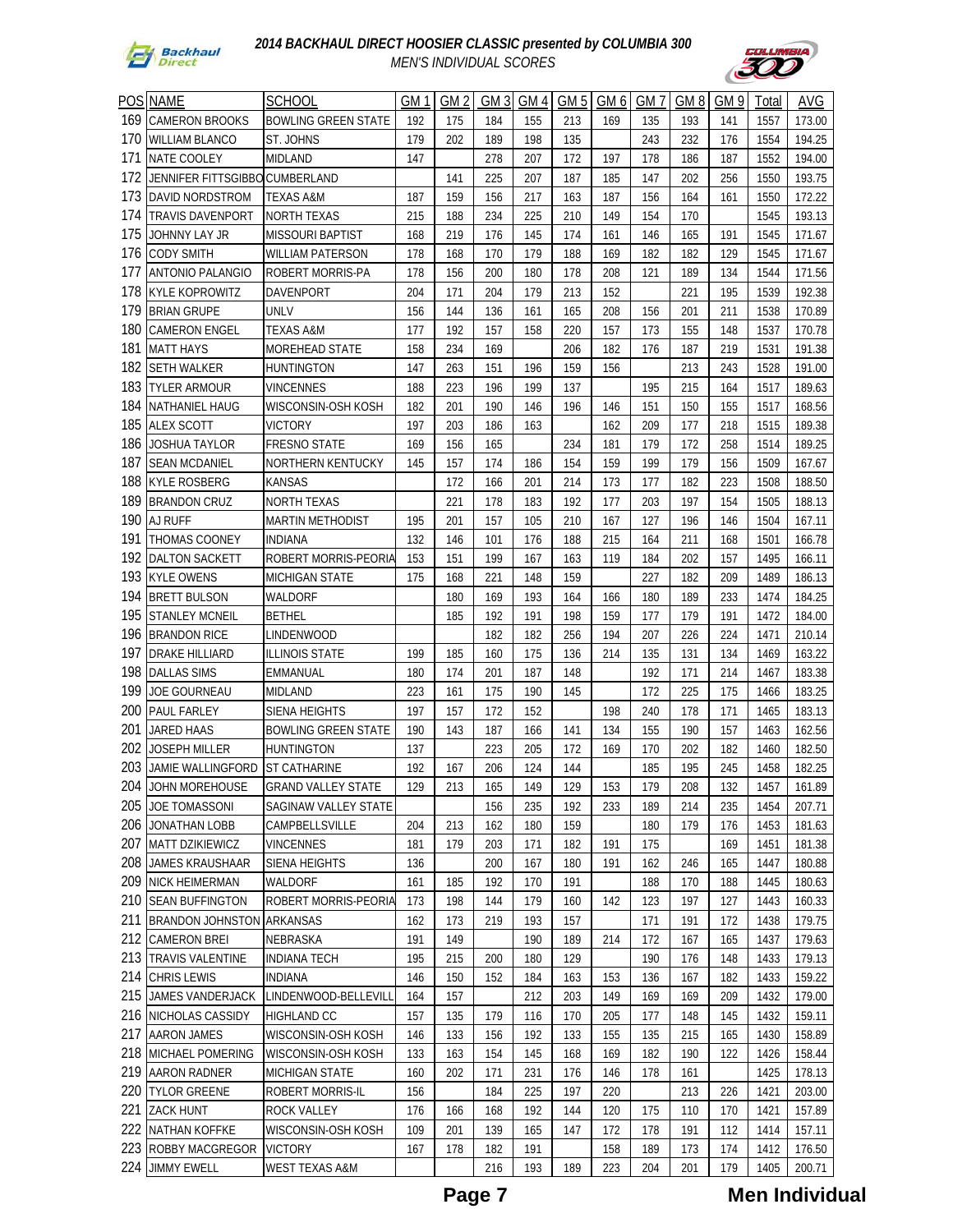



|            | <b>POS NAME</b>                            | <b>SCHOOL</b>                        | GM 1       | GM 2 | GM 3       | GM 4 | GM 5 | GM 6 | GM7        | GM 8       | GM 9 |              | <b>AVG</b>       |
|------------|--------------------------------------------|--------------------------------------|------------|------|------------|------|------|------|------------|------------|------|--------------|------------------|
| 225        |                                            |                                      |            |      |            |      |      |      |            |            |      | Total        |                  |
|            | JESSY BAUER                                | <b>KANSAS</b>                        | 144        | 223  | 205        | 179  | 186  | 186  | 166        | 113        |      | 1402         | 175.25           |
| 226        | <b>WRIGHT DOBBS</b>                        | <b>FLORIDA STATE</b>                 | 181        | 178  | 180        | 201  | 193  | 234  |            |            | 234  | 1401         | 200.14           |
| 227        | JR CLEMONS                                 | CUMBERLAND                           | 177        | 178  | 158        | 187  | 169  | 194  | 132        |            | 204  | 1399         | 174.88           |
| 228        | DANIEL MILLER                              | <b>HUNTINGTON</b>                    | 191        | 181  | 153        | 155  | 173  | 170  |            | 202        | 174  | 1399         | 174.88           |
| 229        | <b>MATT GASN</b>                           | ROBERT MORRIS-IL                     | 197        | 226  | 147        |      |      | 185  | 175        | 227        | 241  | 1398         | 199.71           |
| 230        | JESSE GIBSON                               | VINCENNES                            | 203        | 163  |            |      | 204  | 184  | 206        | 238        | 200  | 1398         | 199.71           |
| 231        | MICHAEL PIERCE                             | NEBRASKA                             | 197        | 152  | 160        | 192  | 144  |      | 169        | 182        | 202  | 1398         | 174.75           |
| 232        | <b>TOMMY CRITES</b>                        | <b>WEST TEXAS A&amp;M</b>            | 175        | 182  | 175        | 195  | 164  |      | 190        | 163        | 153  | 1397         | 174.63           |
| 233        | ROBERT WIKE                                | PENN STATE BERKS                     | 145        | 117  | 130        | 188  | 168  | 162  | 185        | 140        | 162  | 1397         | 155.22           |
| 234        | <b>BLYTHE HICKS</b>                        | <b>CENTRAL OKLAHOMA</b>              | 204        | 166  | 176        | 162  | 204  | 171  | 130        |            | 181  | 1394         | 174.25           |
| 235        | MICHAEL FONSECA                            | PIKEVILLE                            | 247        | 217  | 214        | 179  | 181  | 187  |            | 168        |      | 1393         | 199.00           |
| 236        | ZACH LAWRENCE                              | NORTHERN KENTUCKY                    | 160        | 178  | 170        | 179  | 153  |      | 177        | 198        | 178  | 1393         | 174.13           |
| 237        | DOMENICK LUONGO JEST. JOHNS                |                                      | 147        | 205  | 169        | 222  | 175  | 160  | 171        | 139        |      | 1388         | 173.50           |
| 238        | <b>RAMON HILFERINK</b>                     | <b>WEBBER INTERNATIONAL</b>          | 160        |      | 183        | 189  | 180  |      | 191        | 230        | 254  | 1387         | 198.14           |
| 239        | ZACH LENTZ                                 | <b>ROCK VALLEY</b>                   | 181        | 198  | 140        | 167  | 119  | 125  | 159        | 159        | 136  | 1384         | 153.78           |
| 240        | KAIL WILKES                                | ARKANSAS                             | 229        | 144  | 181        | 153  |      | 201  | 168        | 177        | 125  | 1378         | 172.25           |
| 241        | ZACH BRANDT                                | DAVENPORT                            | 212        | 188  | 233        | 203  | 179  | 171  | 190        |            |      | 1376         | 196.57           |
| 242        | CALEB BAIN                                 | WALDORF                              | 146        | 207  | 144        |      | 185  | 153  | 186        | 164        | 191  | 1376         | 172.00           |
| 243        | <b>BRIAN SCHERER</b>                       | TEXAS A&M                            | 154        | 95   | 194        | 166  | 164  | 147  | 154        | 156        | 144  | 1374         | 152.67           |
| 244        | SHARYN MIYAJI                              | UNLV                                 | 159        | 114  | 141        | 158  | 150  | 166  | 163        | 120        | 203  | 1374         | 152.67           |
| 245        | <b>NICK LAUSS</b>                          | ROBERT MORRIS-PEORIA                 | 179        | 174  | 135        | 181  | 149  | 141  | 138        | 136        | 140  | 1373         | 152.56           |
| 246        | <b>DILLON CROMES</b>                       | <b>WRIGHT STATE</b>                  | 153        | 178  | 188        | 192  | 179  | 161  | 166        | 154        |      | 1371         | 171.38           |
| 247        | <b>MATT HAYDUCK</b>                        | <b>WESTERN ILLINOIS</b>              | 190        | 139  | 255        | 164  | 146  |      | 157        | 180        | 139  | 1370         | 171.25           |
| 248        | <b>MAX BALDWIN</b>                         | CENTRAL OKLAHOMA                     | 158        | 267  | 169        | 129  |      | 160  | 157        | 172        | 157  | 1369         | 171.13           |
| 249        | <b>FRANCISCO GAMERO</b>                    | PIKEVILLE                            | 189        | 189  | 219        | 189  |      |      | 193        | 183        | 202  | 1364         | 194.86           |
| 250        | <b>THOMAS FOCHT</b>                        | CENTRAL OKLAHOMA                     | 197        | 161  | 169        | 160  | 134  | 171  | 211        | 158        |      | 1361         | 170.13           |
| 251        | <b>DARREN STANLEY</b>                      | <b>MOUNT MERCY</b>                   | 188        | 192  | 169        | 199  | 213  | 202  |            |            | 193  | 1356         | 193.71           |
| 252        | JORDAN GRAY                                | <b>MARIAN</b>                        | 227        | 176  | 201        | 207  | 188  | 177  | 170        |            |      | 1346         | 192.29           |
| 253        | <b>BRANDON PETERS</b>                      | WISCONSIN-GREEN BAY                  | 164        | 232  | 173        | 182  |      |      | 204        | 226        | 163  | 1344         | 192.00           |
| 254        | IAN LAKIND                                 | <b>RIT</b>                           | 237        | 188  | 149        |      |      | 193  | 186        | 202        | 181  | 1336         | 190.86           |
| 255        | <b>NICK DISNEY</b>                         | WRIGHT STATE                         |            |      | 175        | 214  | 181  | 235  | 177        | 178        | 176  | 1336         | 190.86           |
| 256        | AJ CHAPMAN                                 | <b>WICHITA STATE</b>                 | 154        |      | 201        | 179  | 172  |      | 183        | 221        | 224  | 1334         | 190.57           |
| 257        | <b>BRADY WILLIAMSON</b>                    | <b>CINCINNATI</b>                    | 180        | 158  | 147        |      | 158  | 162  | 152        | 184        | 193  | 1334         | 166.75           |
| 258        | JOHN PRZYBLYBSKI                           | <b>BOWLING GREEN STATE</b>           | 145        | 173  | 148        | 176  |      | 171  | 185        | 193        | 141  | 1332         | 166.50           |
| 259        | JOSH BROWN                                 | <b>SAGINAW VALLEY STATE</b>          | 153        | 151  |            | 185  | 222  | 189  |            | 266        | 165  | 1331         | 190.14           |
|            | 260 JEREMY JOHNSON                         | ALMA COLLEGE                         | 129        | 143  | 131        | 156  | 143  | 129  | 143        | 156        | 201  | 1331         | 147.89           |
| 261        | <b>TYLER HEINTZELMAN</b>                   | <b>CLARKE</b>                        |            | 189  | 145        |      | 166  | 220  | 179        | 203        | 226  | 1328         | 189.71           |
| 262        | <b>SPENCER HOCHMANN CLARKE</b>             |                                      |            | 186  | 206        | 172  | 159  |      | 187        | 190        | 226  | 1326         | 189.43           |
| 263        | <b>BRANDON HOTT</b>                        | <b>WEBBER INTERNATIONAL</b>          |            | 148  | 149        | 179  | 234  | 177  |            | 222        | 213  | 1322         | 188.86           |
| 264        | TREVOR BAUMGARTNINEWMAN                    |                                      | 170        |      |            | 210  | 188  | 181  | 196        | 180        | 192  | 1317         | 188.14           |
| 265        | COREY UMBRELLO                             | <b>VINCENNES</b>                     | 156        |      |            | 189  | 203  | 171  | 195        | 198        | 200  | 1312         | 187.43           |
| 266        | <b>ANDREW ALLEN</b>                        | URBANA                               | 192        | 181  | 180        |      |      | 158  | 197        | 188        | 215  | 1311         | 187.29           |
| 267<br>268 | JERRY WAGNER                               | <b>IOWA CENTRAL</b><br>ALMA COLLEGE  | 242        | 211  | 179        | 147  |      |      | 177        | 169        | 183  | 1308         | 186.86           |
| 269        | <b>CURTIS DANCER</b>                       |                                      | 137        | 146  | 129        | 173  | 149  | 138  | 114        | 159        | 163  | 1308         | 145.33           |
|            | <b>CAMERON HUGHES</b>                      | <b>BOWLING GREEN STATE</b>           | 135        | 139  | 182        | 182  | 145  |      | 197        | 135        | 185  | 1300         | 162.50           |
| 270<br>271 | <b>MITCH SOMMER</b>                        | WISCONSIN-MILWAUKEE                  | 170        | 203  | 166        |      | 233  | 178  | 181        | 158        |      | 1289         | 184.14           |
|            | TOM REYNOLDS                               | <b>VINCENNES</b>                     | 190        | 182  | 167        |      | 200  | 199  |            | 182        | 165  | 1285         | 183.57           |
| 272<br>273 | CALVIN KRAMER<br><b>ZACH KRUMPER</b>       | ST AMBROSE                           |            | 195  | 163<br>186 | 193  | 189  | 179  | 203        | 150        |      | 1272         | 181.71           |
| 274        |                                            | <b>BALL STATE</b>                    |            |      |            | 182  | 166  | 185  | 176        | 140        | 236  | 1271         | 181.57           |
| 275        | <b>ANTHONY RICHMOND</b>                    | <b>VICTORY</b>                       | 186        | 226  | 160        |      | 162  | 184  | 150        |            | 201  | 1269         | 181.29           |
|            | <b>BROCK FINCH</b><br>276 CHRISTIE EDWARDS | <b>URBANA</b><br>SOUTHWESTERN CHRIST | 166<br>143 | 186  | 224<br>157 | 179  | 156  | 133  | 162<br>200 | 188<br>151 |      | 1261<br>1253 | 180.14<br>156.63 |
| 277        |                                            |                                      |            | 160  |            | 141  |      | 182  |            |            | 168  |              |                  |
| 278        | <b>AUSTIN VANCIL</b>                       | <b>MISSOURI BAPTIST</b>              | 190        | 152  | 224        | 184  | 198  |      |            | 121        |      | 1251         | 178.71           |
|            | <b>HAYDEN SIZEMORE</b><br>279 KYLE DURRANT | <b>BELLARMINE</b>                    | 156        | 119  | 182        | 137  | 106  | 139  | 132        | 159        | 121  | 1251         | 139.00           |
|            | 280 RYAN MCCOY                             | CINCINNATI                           | 145        |      |            | 222  | 162  | 177  | 190        | 173        | 179  | 1248         | 178.29           |
|            |                                            | CALUMET                              | 149        | 221  | 187        | 203  | 185  | 148  | 153        |            |      | 1246         | 178.00           |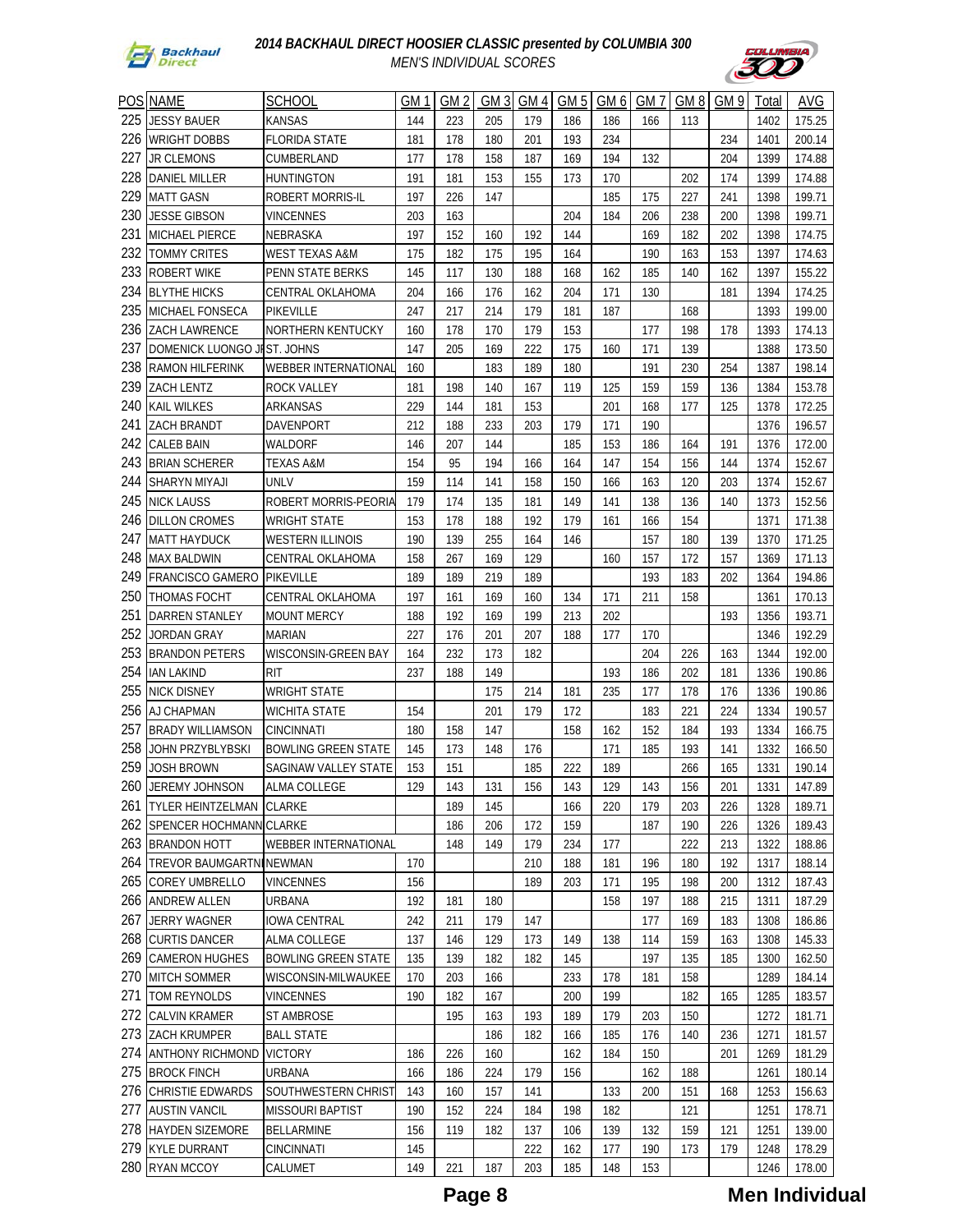



|     | POS NAME                                 | <b>SCHOOL</b>               | GM <sub>1</sub> | GM 2 | GM <sub>3</sub> | GM 4 | GM <sub>5</sub> | GM 6 | GM 7 | GM <sub>8</sub> | GM 9 | Total | AVG    |
|-----|------------------------------------------|-----------------------------|-----------------|------|-----------------|------|-----------------|------|------|-----------------|------|-------|--------|
| 281 | KRISTIJONAS SERGEJI                      | <b>WEBBER INTERNATIONAL</b> | 162             |      |                 | 221  | 192             | 225  |      | 246             | 198  | 1244  | 207.33 |
| 282 | <b>CHRIS ROHR</b>                        | WISCONSIN-GREEN BAY         | 139             | 186  | 161             | 204  | 138             | 142  | 112  |                 | 158  | 1240  | 155.00 |
| 283 |                                          |                             |                 |      |                 |      |                 |      |      |                 |      |       |        |
| 284 | AARON TURNER                             | CLARKE                      | 153             |      | 198             | 202  | 186             | 199  | 159  | 141             |      | 1238  | 176.86 |
| 285 | TAYLOR STRAIT                            | EMMANUAL                    | 136             |      |                 | 168  | 169             | 217  | 210  | 189             | 149  | 1238  | 176.86 |
|     | <b>JAMES COGGINS</b>                     | <b>NORTH TEXAS</b>          | 165             |      | 174             | 195  | 191             | 158  |      | 182             | 167  | 1232  | 176.00 |
| 286 | <b>ADAM FRIZZLE</b>                      | <b>GRAND VALLEY STATE</b>   | 121             | 165  | 185             | 164  | 114             |      | 175  | 155             | 131  | 1210  | 151.25 |
| 287 | JAMES TUCKER                             | URBANA                      |                 |      |                 | 236  | 191             | 177  | 169  | 253             | 181  | 1207  | 201.17 |
| 288 | <b>KATIE MINNING</b>                     | <b>CINCINNATI</b>           |                 | 141  | 172             | 176  | 167             |      | 211  | 157             | 183  | 1207  | 172.43 |
| 289 | <b>TERRY MIZE</b>                        | <b>TOLEDO</b>               | 170             | 163  | 179             | 198  | 172             | 171  |      | 149             |      | 1202  | 171.71 |
| 290 | <b>SHAWN BARNES</b>                      | <b>MISSOURI BAPTIST</b>     |                 |      | 167             | 139  | 163             | 202  | 152  | 191             | 185  | 1199  | 171.29 |
| 291 | <b>GREGORY COLBURN</b>                   | <b>FRESNO STATE</b>         |                 | 174  | 206             | 223  | 186             |      |      | 205             | 191  | 1185  | 197.50 |
| 292 | <b>CHRIS FORRESTER</b>                   | <b>BETHEL</b>               |                 | 200  | 149             | 124  |                 | 148  | 190  | 200             | 171  | 1182  | 168.86 |
| 293 | <b>DAN MOORE</b>                         | <b>ILLINOIS STATE</b>       | 230             | 159  | 167             | 155  |                 |      | 142  | 155             | 169  | 1177  | 168.14 |
| 294 | <b>JOSH POWELL</b>                       | ST AMBROSE                  |                 |      | 199             | 219  | 200             | 186  |      | 193             | 166  | 1163  | 193.83 |
| 295 | CHRIS COLELLA                            | WICHITA STATE               | 193             | 218  | 167             |      |                 |      | 200  | 202             | 182  | 1162  | 193.67 |
| 296 | <b>ZACH RHOADES</b>                      | WICHITA STATE               |                 | 228  | 228             | 204  | 198             | 170  |      | 134             |      | 1162  | 193.67 |
| 297 | <b>GREG JOHNS</b>                        | SOUTHWESTERN CHRISTIAN      |                 | 185  | 221             | 186  | 116             | 148  |      | 167             | 139  | 1162  | 166.00 |
| 298 | JORDAN SALLEE                            | CAMPBELLSVILLE              | 178             | 186  | 162             | 154  |                 | 159  |      | 182             | 134  | 1155  | 165.00 |
| 299 | ROBERT WYMAN                             | <b>NORTH TEXAS</b>          | 160             | 180  | 160             |      | 191             | 183  | 157  |                 | 119  | 1150  | 164.29 |
| 300 | RONNIE FUJITA                            | <b>LINDENWOOD</b>           |                 | 190  | 199             | 157  |                 |      | 248  | 178             | 174  | 1146  | 191.00 |
| 301 | CHRISTIAN AZCONA                         | <b>LINDENWOOD</b>           | 232             | 154  | 179             |      |                 |      | 187  | 201             | 192  | 1145  | 190.83 |
| 302 | <b>CORY BLACK</b>                        | NORTHERN KENTUCKY           | 195             | 127  |                 | 209  | 177             | 168  | 142  |                 | 126  | 1144  | 163.43 |
| 303 | <b>CORY SCHULTZ</b>                      | MOREHEAD STATE              |                 |      |                 | 222  | 174             | 204  | 189  | 163             | 190  | 1142  | 190.33 |
| 304 | LINDSAY DOLL                             | <b>CINCINNATI</b>           | 129             |      | 168             | 165  | 175             | 152  |      | 180             | 164  | 1133  | 161.86 |
| 305 | <b>BRAD JOHNSON</b>                      | MOREHEAD STATE              |                 |      |                 | 196  | 156             | 194  | 201  | 182             | 203  | 1132  | 188.67 |
| 306 | RYAN RAMIREZ                             | SIENA HEIGHTS               | 200             | 162  |                 |      | 165             |      | 193  | 199             | 212  | 1131  | 188.50 |
| 307 | <b>SEAN DRISCOLL</b>                     | <b>GRAND VALLEY STATE</b>   | 116             | 180  | 149             |      | 149             | 140  | 141  | 124             | 127  | 1126  | 140.75 |
| 308 | JEROME PENXA                             | LAWRENCE TECH               | 143             |      | 156             | 221  | 219             | 220  | 161  |                 |      | 1120  | 186.67 |
| 309 | LUCAS HOHNSTEIN                          | PIKEVILLE                   | 167             | 243  | 195             | 169  |                 |      | 159  |                 | 187  | 1120  | 186.67 |
| 310 | <b>ANTHONY BURGESS</b>                   | <b>MISSOURI BAPTIST</b>     | 180             | 170  | 171             | 114  | 156             | 186  | 141  |                 |      | 1118  | 159.71 |
| 311 | <b>TYLER TSCHETTER</b>                   | WISCONSIN-MILWAUKEE         |                 | 202  | 202             | 203  | 183             |      | 178  | 143             |      | 1111  | 185.17 |
| 312 | DARNELL WILLIAMS                         | <b>VICTORY</b>              | 137             | 178  | 182             | 155  | 178             | 107  |      | 172             |      | 1109  | 158.43 |
| 313 | <b>FRANCISCO VALIENTE</b>                | <b>PIKEVILLE</b>            | 182             | 192  | 198             | 204  | 155             |      | 177  |                 |      | 1108  | 184.67 |
| 314 | <b>MATT DUNNING</b>                      | <b>WILLIAM PATERSON</b>     | 220             | 148  | 156             |      | 163             | 203  |      |                 | 210  | 1100  | 183.33 |
| 315 | <b>ERIC WOODWARD</b>                     | <b>NORTH TEXAS</b>          | 180             | 150  |                 | 175  |                 |      | 222  | 173             | 195  | 1095  | 182.50 |
|     | 316 JARED BURGARD                        | LINDENWOOD-BELLEVILL        | 193             | 200  | 175             |      |                 |      | 179  | 182             | 161  | 1090  | 181.67 |
|     | 317 RYAN BREMER                          | CAMPBELLSVILLE              |                 | 187  | 214             | 180  | 203             | 160  | 145  |                 |      | 1089  | 181.50 |
| 318 | <b>TRAVIS SMART</b>                      | MOUNT MERCY                 |                 |      | 180             | 154  |                 | 190  | 160  | 222             | 178  | 1084  | 180.67 |
| 319 | <b>COREY HOSIER</b>                      | <b>TOLEDO</b>               | 164             | 197  | 154             |      |                 |      | 190  | 191             | 187  | 1083  | 180.50 |
| 320 | <b>JOE KOPERA</b>                        | ST AMBROSE                  | 141             |      |                 | 221  | 234             | 169  | 180  | 136             |      | 1081  | 180.17 |
| 321 | JACOB CAMACHO                            | INDIANA TECH                | 191             | 199  | 128             | 181  |                 | 141  |      |                 | 237  | 1077  | 179.50 |
| 322 | PHILL BREITBACH                          | <b>CLARKE</b>               | 191             | 189  | 189             | 181  |                 | 178  | 145  |                 |      | 1073  | 178.83 |
| 323 | <b>DEVIN BIDWELL</b>                     | <b>WICHITA STATE</b>        | 154             |      |                 | 222  | 182             | 194  | 154  |                 | 167  | 1073  | 178.83 |
| 324 | <b>MATT KOWALSKI</b>                     | WISCONSIN-MADISON           | 192             | 143  | 128             | 156  |                 |      | 132  | 139             | 182  | 1072  | 153.14 |
| 325 | PAYDEN STUMPF                            | <b>MIDLAND</b>              |                 | 180  | 197             | 184  | 175             | 187  |      |                 | 144  | 1067  | 177.83 |
| 326 | <b>JAMES TUCKER</b>                      | NORTHERN KENTUCKY           |                 | 175  | 204             |      | 179             | 144  | 231  | 134             |      | 1067  | 177.83 |
| 327 |                                          |                             |                 |      |                 |      |                 |      |      |                 |      |       |        |
|     | <b>CODY TAYLOR</b>                       | <b>MOUNT MERCY</b>          |                 | 137  |                 | 192  | 181             | 246  | 162  | 147             |      | 1065  | 177.50 |
| 328 | <b>ASHLEY LAKE</b>                       | CENTRAL FLORIDA             | 150             | 132  | 160             | 156  | 145             | 158  |      |                 | 164  | 1065  | 152.14 |
| 329 | JACOB WOODCOCK                           | ALMA COLLEGE                | 127             | 101  | 95              | 129  | 126             | 107  | 121  | 114             | 144  | 1064  | 118.22 |
| 330 | <b>BRANDON MATTHEWS WESTERN ILLINOIS</b> |                             |                 |      | 184             | 164  | 183             | 159  |      | 214             | 153  | 1057  | 176.17 |
| 331 | <b>CJ SIMMONS</b>                        | <b>WRIGHT STATE</b>         | 213             | 161  | 163             |      |                 |      | 176  | 193             | 151  | 1057  | 176.17 |
| 332 | <b>JUSTIN DUNN</b>                       | WEBBER INTERNATIONAL        |                 |      |                 | 223  | 196             | 225  |      | 196             | 216  | 1056  | 211.20 |
|     | 333 BLAKE NOTTLE                         | LAWRENCE TECH               | 180             | 155  | 153             |      |                 |      | 176  | 212             | 178  | 1054  | 175.67 |
|     | 334 ERIC PAVLOV                          | LAWRENCE TECH               | 146             |      |                 | 256  | 234             | 257  | 155  |                 |      | 1048  | 209.60 |
|     | 335 RYAN PATTERSON                       | <b>MCKENDREE</b>            |                 | 195  | 174             | 201  | 163             | 159  |      | 155             |      | 1047  | 174.50 |
|     | 336 HARRY HAYNES, IV                     | CAMPBELLSVILLE              | 178             | 228  | 187             | 155  |                 | 158  | 139  |                 |      | 1045  | 174.17 |